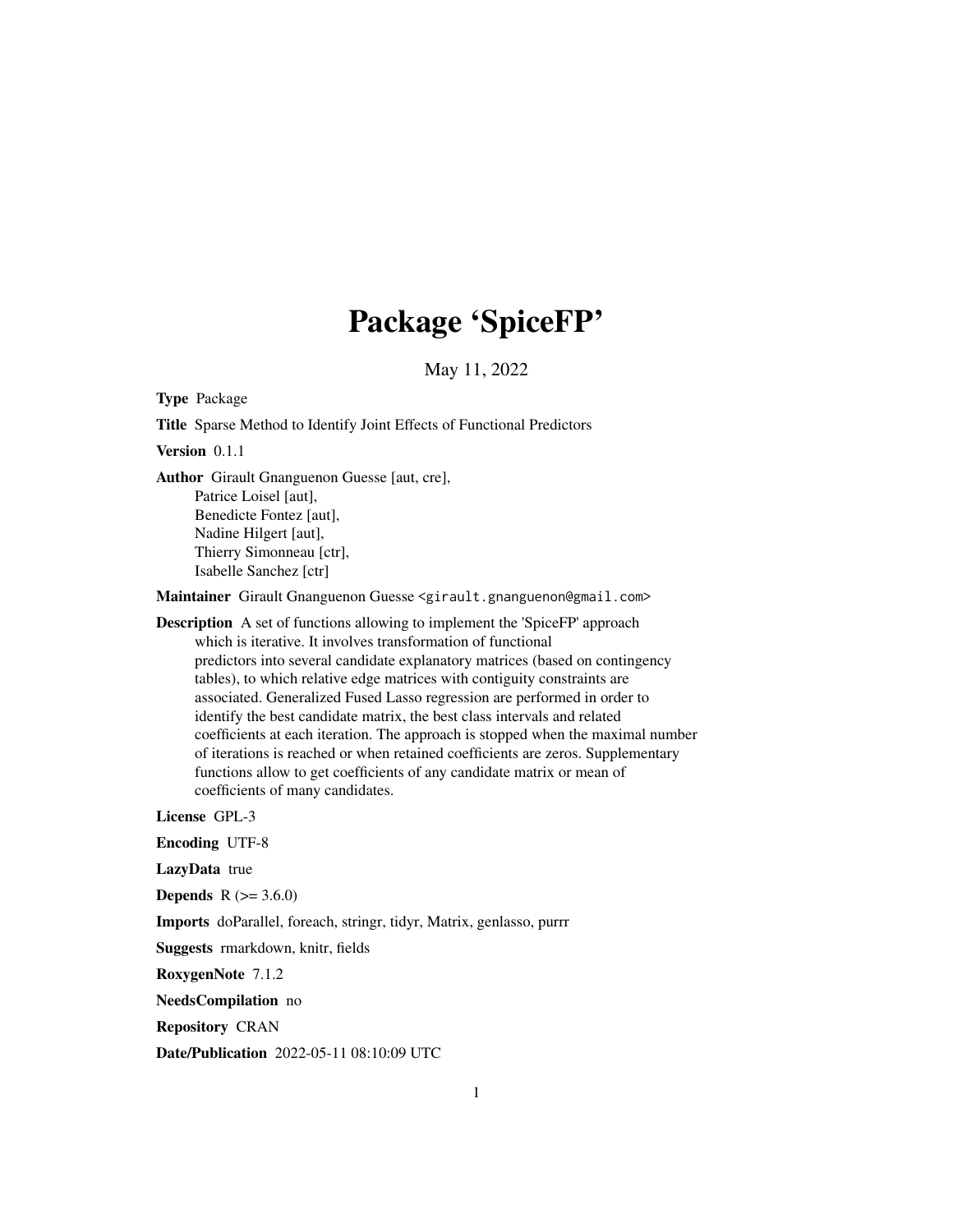# <span id="page-1-0"></span>R topics documented:

| Index | 29 |
|-------|----|
|       |    |
|       |    |
|       |    |
|       |    |
|       |    |
|       |    |
|       |    |
|       |    |
|       |    |
|       |    |
|       |    |
|       |    |
|       |    |
|       |    |
|       |    |

SpiceFP-package *A Sparse and Structured Procedure to Identify Combined Effects of Functional Predictors*

#### **Description**

A set of functions allowing to implement the 'SpiceFP' approach which is iterative. It involves transformation of functional predictors into several candidate explanatory matrices (based on contingency tables), to which relative edge matrices with contiguity constraints are associated. Generalized Fused Lasso regression are performed in order to identify the best candidate matrix, the best class intervals and related coefficients at each iteration. The approach is stopped when the maximal number of iterations is reached or when retained coefficients are zeros. Supplementary functions allow to get coefficients of any candidate matrix or mean of coefficients of many candidates.

# Details

The main function of the package is the [spicefp](#page-22-1) function. It directly performs the three main steps of the SpiceFP approach, by using intermediate functions of the package.

1) At he first step, contingency tables are constructed by defining joint modalities using class intervals or bins. Several candidate partitions are then defined. For each statistical individual  $i$  and each candidate partition (denoted u here), the 2 (resp. 3) functional predictors are transformed into frequency bi(resp. tri)-variate histograms (or contingency tables), stored as row vectors. The combination of these row vectors for all individuals enables the construction of a candidate explanatory matrix indexed by u (denoted here  $X^u$ ). The function [candidates](#page-2-1) is designed to build these candidate matrices.

2) At the second step, for each candidate explanatory matrix, an edge matrix is defined to represent the contiguity constraints between modalities of the contingency table.

3) Finally at the last step, the best class intervals and related regression coefficients are defined by: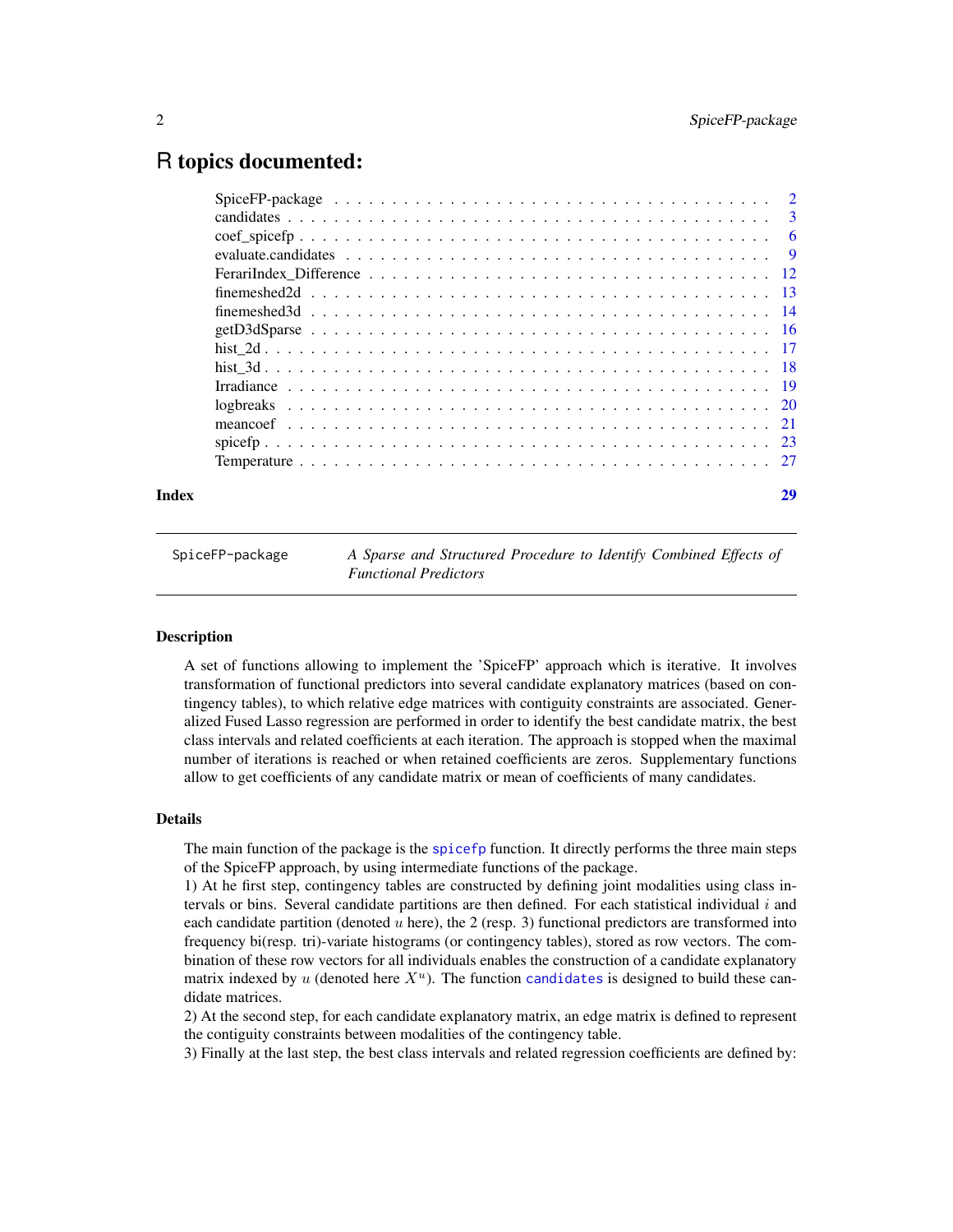#### <span id="page-2-0"></span>candidates 3

i) performing a Generalized Fused Lasso using each candidate explanatory matrix. The SpiceFP model is the following

$$
y_i = X_i^u \beta^u + \varepsilon_i,
$$

where  $\beta^u$  is the coefficient to be estimated on the 2D (resp. 3D) intervals. The estimator of  $\beta$  is obtained as follows:

$$
\hat{\beta}^{u,\gamma}(\lambda) = argmin \frac{1}{2} ||y - X^u \beta||_2^2 + \lambda ||D^{u,\gamma} \beta||_1,
$$

where  $\lambda$  is a penalty parameter that controls the smoothness of the coefficients, and  $\gamma$  is the ratio between the regularization parameters of parsimony and fusion. ii) choosing the best candidate matrix and selecting its variables using an information criterion and checking the shutdown conditions to stop the approach. Indeed, SpiceFP may be used in an iterative way. It therefore allows to identify up to K best candidate matrices and related coefficients.

#### Author(s)

Maintainer: Girault Gnanguenon Guesse <girault.gnanguenon@gmail.com>

Authors:

- Patrice Loisel <patrice.loisel@inrae.fr>
- Benedicte Fontez <benedicte.fontez@supagro.fr>
- Nadine Hilgert <nadine.hilgert@inrae.fr>

Other contributors:

- Thierry Simonneau <thierry.simonneau@inrae.fr> [contractor]
- Isabelle Sanchez <isabelle.sanchez@inrae.fr> [contractor]

<span id="page-2-1"></span>

| candidates |
|------------|
|------------|

# Description

The "candidates" function essentially provides the candidate matrices and their characteristics. These candidate matrices can be constructed from 2 or 3 functional predictors.

#### Usage

```
candidates(
  fp1,
  fp2,
  fp3 = NULL,fun1,
  fun2,
  fun3 = NULL,parlists,
 ncores = parallel::detectCores() - 1,
 xcentering = TRUE,
  xscaling = FALSE
)
```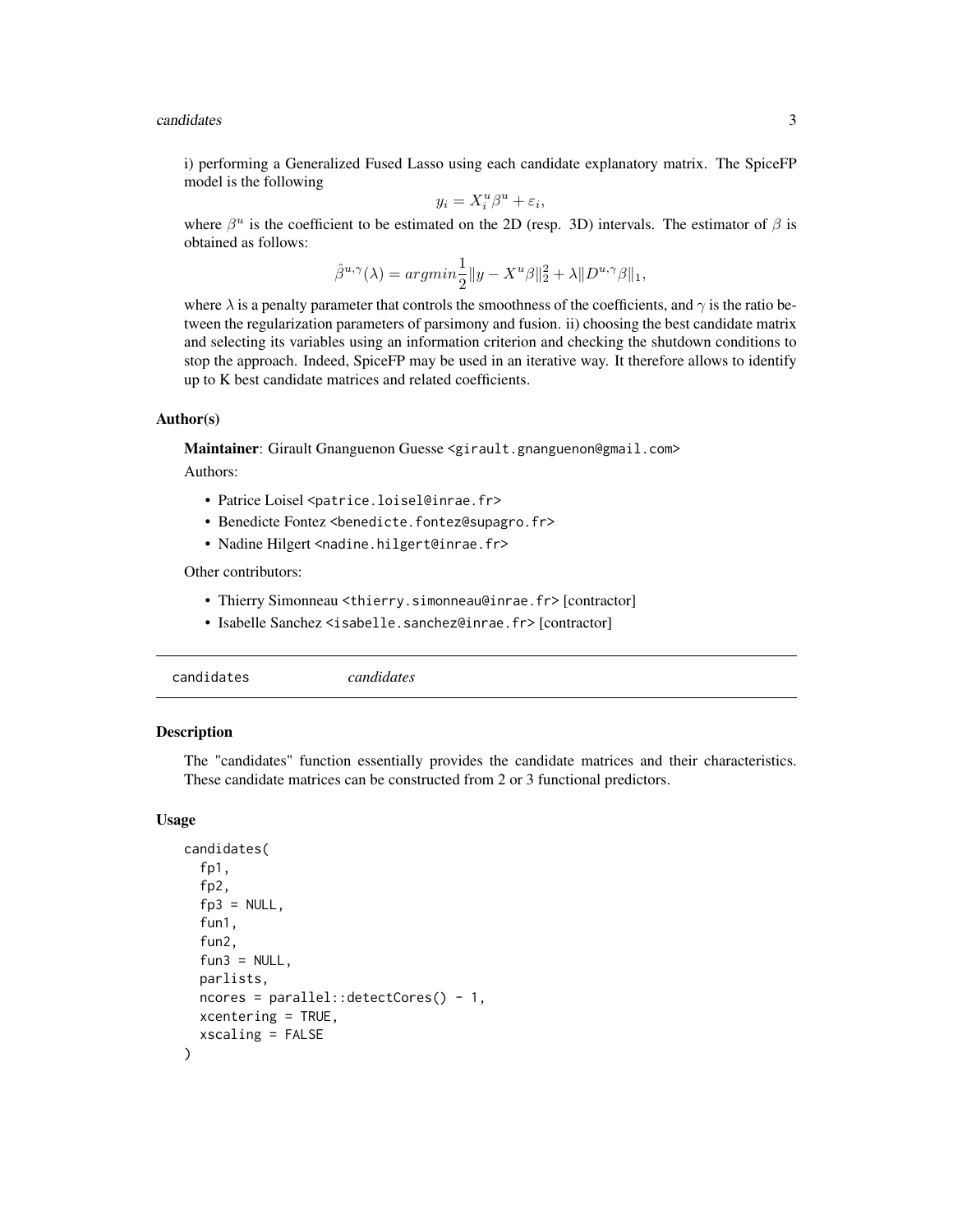# Arguments

| fp1             | numerical matrix with in columns observations of one statistical individual to<br>partition. Each column corresponds to the functional predictor observation for<br>one statistical individual. The order of statistical individuals is the same as in<br>fp2. It is assumed that no data are missing and that all functional predictors are<br>observed on an equidistant (time) scale.                                                                             |
|-----------------|----------------------------------------------------------------------------------------------------------------------------------------------------------------------------------------------------------------------------------------------------------------------------------------------------------------------------------------------------------------------------------------------------------------------------------------------------------------------|
| fp <sub>2</sub> | numerical matrix with the same number of columns and rows as fp1. Columns<br>are also observations. The order of statistical individuals is the same as in fp1.                                                                                                                                                                                                                                                                                                      |
| fp3             | NULL by default. numerical matrix with the same number of columns and rows<br>as fp1 and fp2. The order of statistical individuals is the same as in fp1 and fp2.                                                                                                                                                                                                                                                                                                    |
| fun1            | a function object with 2 arguments. First argument is fp1 and the second is a list<br>of parameters that will help to partition fp1, such as the number of class inter-<br>vals, etc. For example, the list of parameters for using the logbreaks function is<br>equivalent to list(alpha, J). All arguments to be varied for the creation of differ-<br>ent candidate matrices must be stored in the parameter list. The other arguments<br>must be set by default. |
| fun2            | a function object with 2 arguments. First argument is fp2 and the second is a list<br>of parameters.                                                                                                                                                                                                                                                                                                                                                                 |
| fun3            | NULL by default. Same as fun1 and fun2, a function with 2 arguments fp3 and<br>a list of parameters.                                                                                                                                                                                                                                                                                                                                                                 |
| parlists        | list of 2 elements when fp3 and fun3 are equal to NULL or of 3 elements when<br>fp3 and fun3 are provided. All elements of parlists are lists that have the same<br>length. Each list contains all the lists of parameters required to create different<br>candidates. The first element of parlists concerns the list of parameters required<br>for fun1, the second element is relative to fun2 and the third to fun3. See Exam-<br>ple 2 below.                   |
| ncores          | numbers of cores that will be used for parallel computation. By default, it is<br>equal to detectCores()-1.                                                                                                                                                                                                                                                                                                                                                          |
| xcentering      | TRUE by default. Defined whether or not the variables in the new candidate<br>matrices should be centered.                                                                                                                                                                                                                                                                                                                                                           |
| xscaling        | FALSE by default. Defined whether or not the variables in the candidate matri-<br>ces should be scaled.                                                                                                                                                                                                                                                                                                                                                              |

# Details

The function begins by partitioning each of the functional predictors using the function and associated parameter lists. Once the class intervals are obtained for each predictor, a contingency table is created for each statistical individual. This table counts the components of the observation variable (time for time series). The contingency table is then transformed into a row vector that corresponds to a row of the candidate matrix created. The number of candidate matrices is equal to the length of each element contained in parlists. For a fixed index, the functional predictors (fp1, fp2, fp3), the functions (fun1, fun2, fun3) and the lists of parameters associated to the index in each element of parlists allow to create a single candidate matrix. In addition to constructing the candidate matrices, the function associates with each matrix a vector containing the index and the numbers of class intervals used per predictor.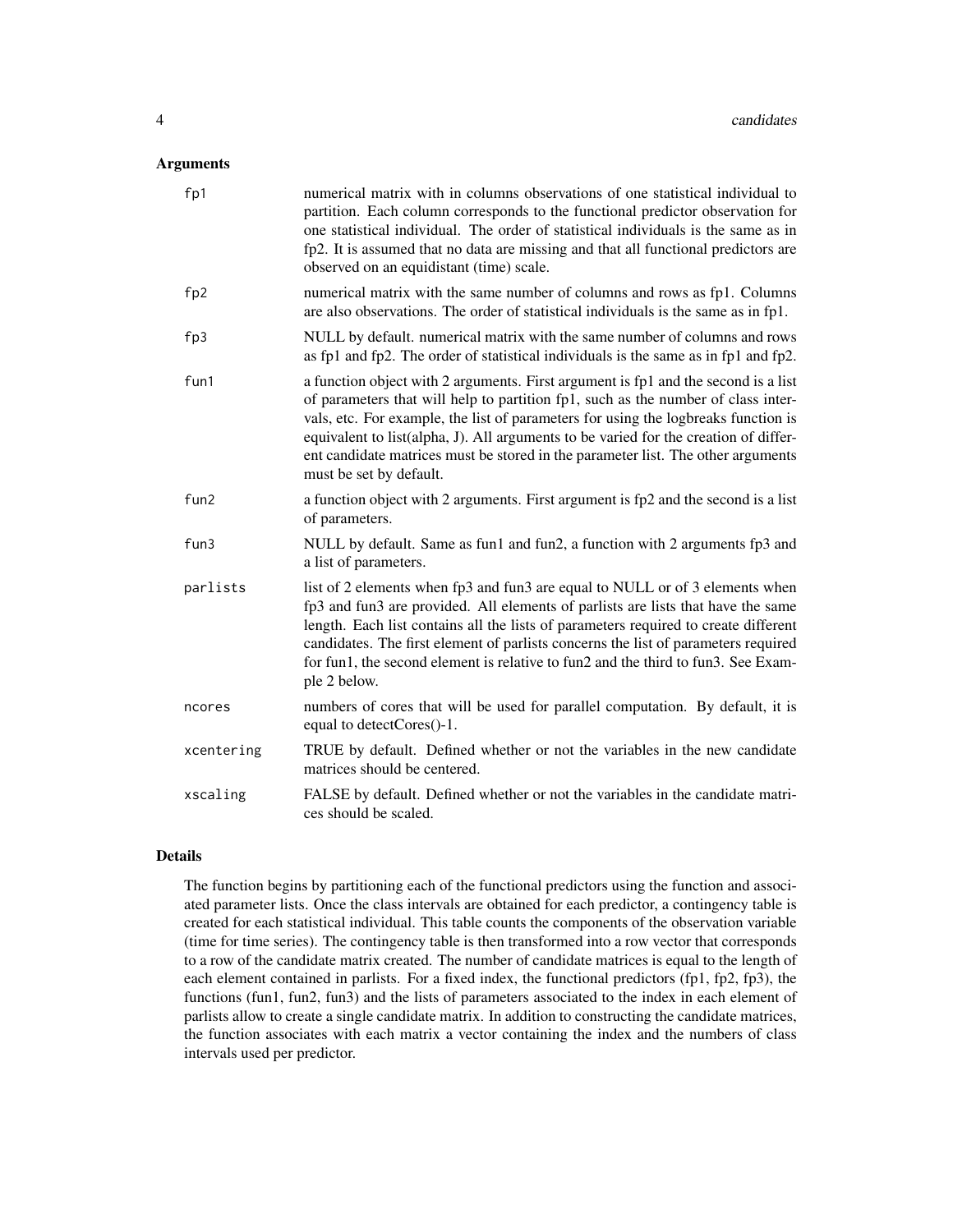#### candidates 5

# Value

The function returns a list with:

spicefp.dimension the dimension of the approach. Equal to 2 if fp3=NULL and 3 if not

candidates a list that has the same length as the elements of parlists. Each element of this list contains a candidate matrix and a vector with index and the numbers of class intervals used per predictor

fp1, fp2, fp3, fun1, fun2, fun3, parlists, xcentering, xscaling same as inputs

```
##linbreaks: a function allowing to obtain equidistant breaks
linbreaks<-function(x,n){
    sort(round(seq(trunc(min(x)),
         ceiling(max(x)+0.001),
         length.out =unlist(n)+1),
         1)
    )
}
p<-expand.grid(c(12,15),c(15,20))
pl<-list(split(p[,1], seq(nrow(p))),
         split(p[,2], seq(nrow(p))))
# Setting ncores=2 for this example check purpose
test<-candidates(fp1=matrix(rnorm(1000,52,15),ncol=10),
                 fp2=matrix(rpois(1000,50),ncol=10),
                 fun1=linbreaks,
                 fun2=linbreaks,
                 parlists=pl,
                 xcentering = FALSE,
                 xscaling = FALSE,
                 ncores=2)
str(test)
names(test)
# Example 2 from the spiceFP data
tpr.nclass=seq(10,16,2)
irdc.nclass=seq(20,24,2)
irdc.alpha=c(0.01,0.02,0.03)
p2<-expand.grid(tpr.nclass, irdc.alpha, irdc.nclass)
parlist.tpr<-split(p2[,1], seq(nrow(p2)))
parlist.irdc<-split(p2[,2:3], seq(nrow(p2)))
parlist.irdc<-lapply(
  parlist.irdc,function(x){
    list(x[[1]],x[[2]])}
)
m.irdc <- as.matrix(Irradiance[,-c(1)])
m.tpr <- as.matrix(Temperature[,-c(1)])
test2<-candidates(fp1=m.irdc,
                  fp2=m.tpr,
```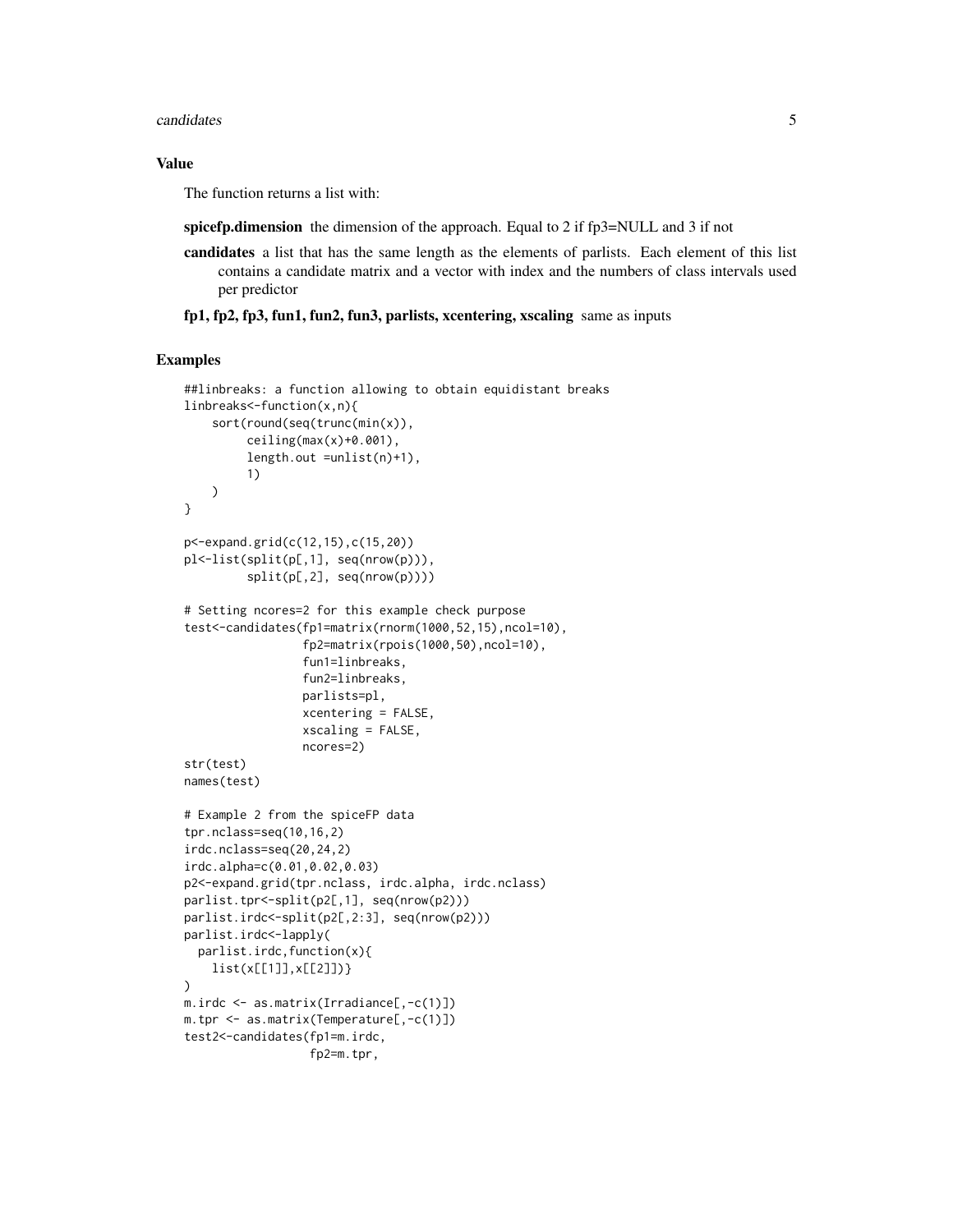```
fun1=logbreaks,
                  fun2=linbreaks,
                  parlists=list(parlist.irdc,
                               parlist.tpr),
                  xcentering = TRUE,
                  xscaling = FALSE,
                  ncores=2)
length(test2$candidates)
class(test2$candidates)
#View(test2$candidates[[1]][[1]])
dim(test2$candidates[[1]][[1]])
test2$candidates[[1]][[2]]
# Closing the connections for the example check purpose
closeAllConnections()
```
coef\_spicefp *coef\_spicefp*

#### Description

This function allows to obtain the coefficients of a model (involving a candidate matrix and 2 regularization parameters). There are two possible options to use this function: 1/ by minimizing an information criterion and selecting a number of model (option by default), or 2/ directly by providing the parameters of the model(s) that the user wishes to reconstruct.

# Usage

```
coef_spicefp(
  spicefp.result,
  iter_,
  criterion = "AIC_",
  nmodels = 1,
  model.parameters = NULL,
  dim.finemesh = NULL,
  ncores = parallel::detectCores() - 1,write.external.file = TRUE
\lambda
```
#### Arguments

|           | spice fp. result List. Outputs of the spice fp function.                                                                                                  |
|-----------|-----------------------------------------------------------------------------------------------------------------------------------------------------------|
| iter_     | integer, number of the iteration of interest.                                                                                                             |
| criterion | character. One of "AIC_", "BIC_", "Cp_". Can be NULL, "AIC_" by default. If<br>specified, nmodels must also be provided.                                  |
| nmodels   | integer. Equal to 1 by default. Represents the number of best models, according<br>to the information criterion used. Should be NULL if criterion = NULL. |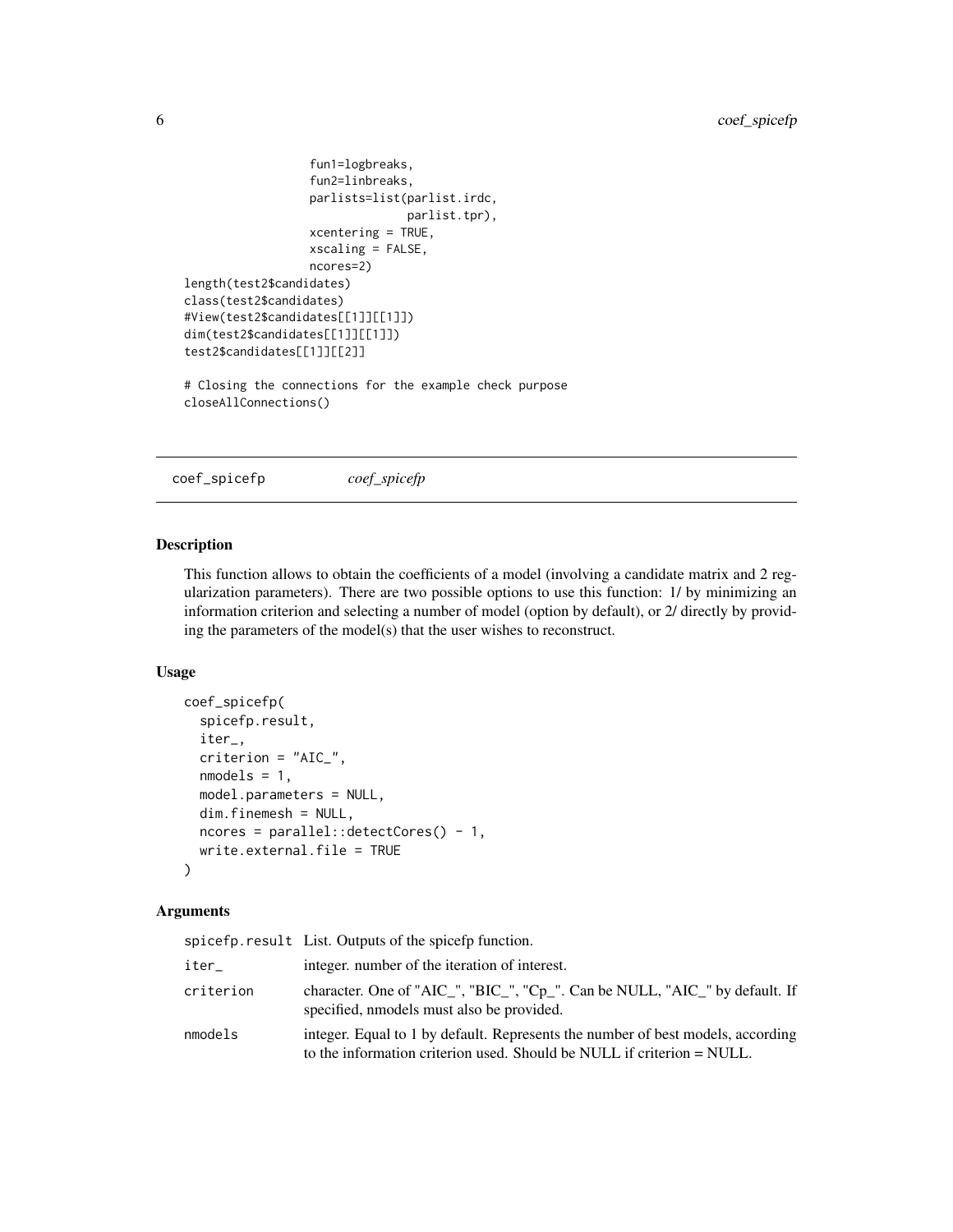| model.parameters                                                                                                                                                                                                                              |  |  |
|-----------------------------------------------------------------------------------------------------------------------------------------------------------------------------------------------------------------------------------------------|--|--|
| data.frame. NULL by default. One or more rows contained in the file where<br>the model statistics were stored. Be careful to use the file related to the selected<br>iteration. Names used in model parameters shoud be the same in the file. |  |  |
| numeric vector of length 2 or 3. This vector informs about the dimension of the<br>fine-mesh arrays (or matrices).                                                                                                                            |  |  |
| numbers of cores that will be used for parallel computation. By default, it is<br>equal to detectCores()-1.                                                                                                                                   |  |  |
| write.external.file                                                                                                                                                                                                                           |  |  |
| logical, indicates whether the result table related to each iteration has been writ-<br>ten as a file (txt) in your working directory. This argument must be equal to the<br>argument with the same name in the spice formation.              |  |  |
|                                                                                                                                                                                                                                               |  |  |

#### Details

By providing criterion and nmodels, the function returns the coefficients of the nmodels best models chosen by the selected information criterion. When model.parameters is instead provided, it returns the coefficients of the models described on each row of the data.frame.

# Value

Returns a list of 2 elements:

- Model.parameters data.frame where each row contains statistics related to the models of interest. Same as input if model.parameters is provided.
- coef.list List of length nmodels or the number of rows in Model.parameters. Each element of this list contains the model results as provided by the genlasso package, its coefficients without and with NA, a fine-mesh array with the coefficients, and the estimation of  $X\beta$ . Coefficients with NA are coefficient vector where the coefficient value of never-observed joint modalities is NA.

```
##linbreaks: a function allowing to obtain equidistant breaks
linbreaks<-function(x,n){
       sort(round(seq(trunc(min(x)),
                ceiling(max(x)+0.001),
                length.out =unlist(n)+1),
            1)
           \mathcal{L}}
# In this example, we will evaluate 2 candidates with 14 temperature
# classes and 15 irradiance classes. The irradiance breaks are obtained
# according to a log scale (logbreaks function) with different alpha
# parameters for each candidate (0.005, 0.01).
## Data and inputs
tpr.nclass=14
irdc.nclass=15
```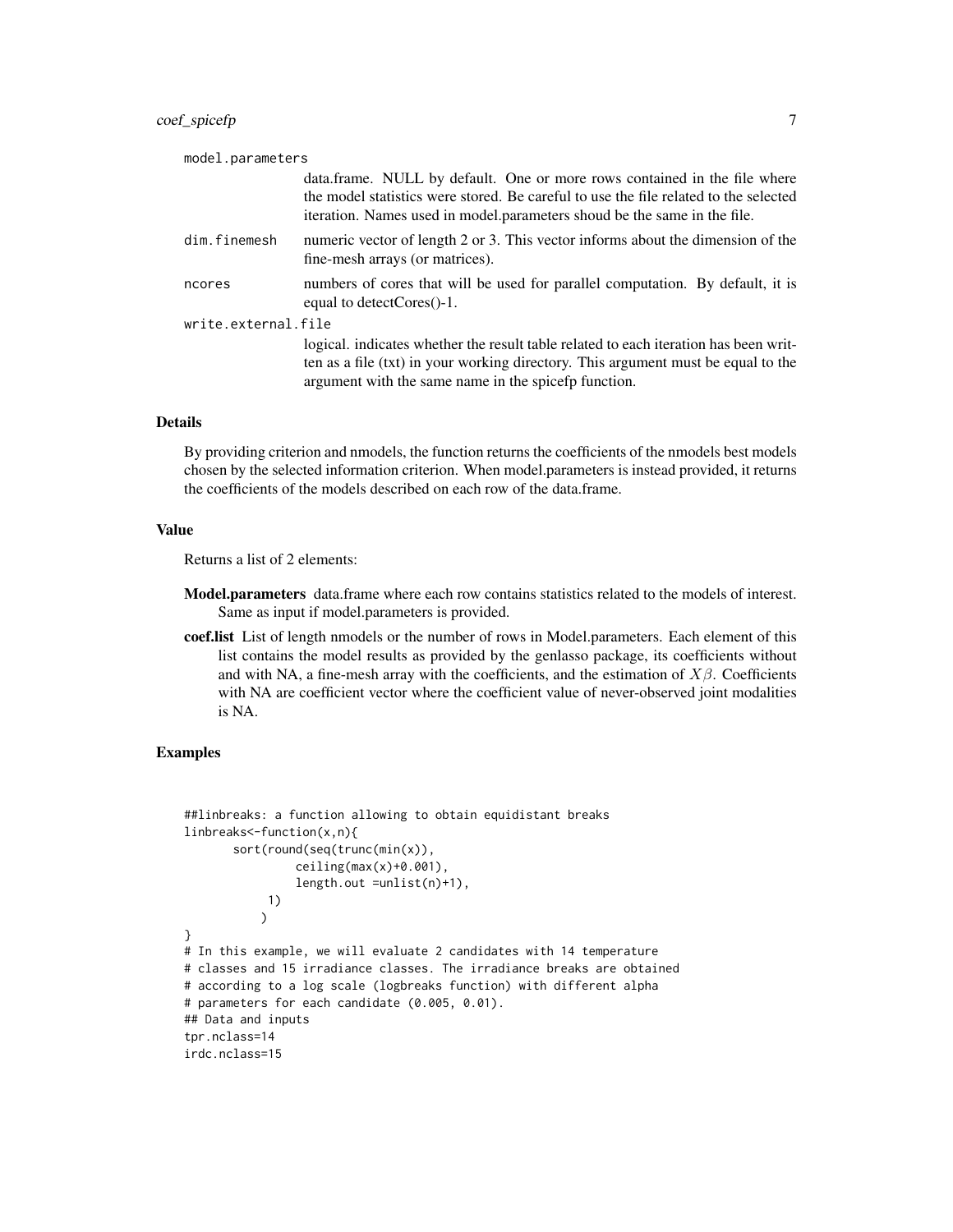```
irdc.alpha=c(0.005, 0.01)
p2<-expand.grid(tpr.nclass, irdc.alpha, irdc.nclass)
parlist.tpr<-split(p2[,1], seq(nrow(p2)))
parlist.irdc<-split(p2[,2:3], seq(nrow(p2)))
parlist.irdc<-lapply(
     parlist.irdc,function(x){
     list(x[[1]],x[[2]])}
\mathcal{L}m.irdc <- as.matrix(Irradiance[,-c(1)])
m.tpr <- as.matrix(Temperature[,-c(1)])
# For the constructed models, only two regularization parameter ratios
# penratios=c(1/25,5) is used. In a real case, we will have to evaluate
# more candidates and regularization parameters ratio.
ex_sp<-spicefp(y=FerariIndex_Difference$fi_dif,
              fp1=m.irdc,
              fp2=m.tpr,
              fun1=logbreaks,
              fun2=linbreaks,
              parlists=list(parlist.irdc,
                            parlist.tpr),
              penratios=c(1/25,5),
              appropriate.df=NULL,
              nknots = 100,
             ncores =2,
              write.external.file = FALSE)
# coef_spicefp
## coefficients based on the parameters of the model
## focus on model selected by Mallows's Cp at iteration 1
start_time_spc <- Sys.time()
results.eval.iter1<-ex_sp$Evaluations[[1]]$Evaluation.results$evaluation.result
c.mdl <- coef_spicefp(ex_sp, iter_=1,
                      criterion =NULL,
                      nmodels=NULL,
  model.parameters=results.eval.iter1[which.min(results.eval.iter1$Cp_),],
                      ncores = 1,
                      write.external.file =FALSE)
g1<-c.mdl$coef.list$'231'$Candidate.coef.NA.finemeshed
g1.x<-as.numeric(rownames(g1))
g1.y<-as.numeric(colnames(g1))
duration_spc <- Sys.time() - start_time_spc
#library(fields)
#plot(c(10,2000),c(15,45),type= "n", axes = FALSE,
# xlab = "Irradiance (mmol/m2/s - Logarithmic scale)",
# ylab = "Temperature (deg C)",log = "x")
#rect(min(g1.x),min(g1.y),max(g1.x),max(g1.y), col="black", border=NA)
#image.plot(g1.x,g1.y,g1, horizontal = FALSE,
# col=designer.colors(64, c("blue","white")),
# add = TRUE)
```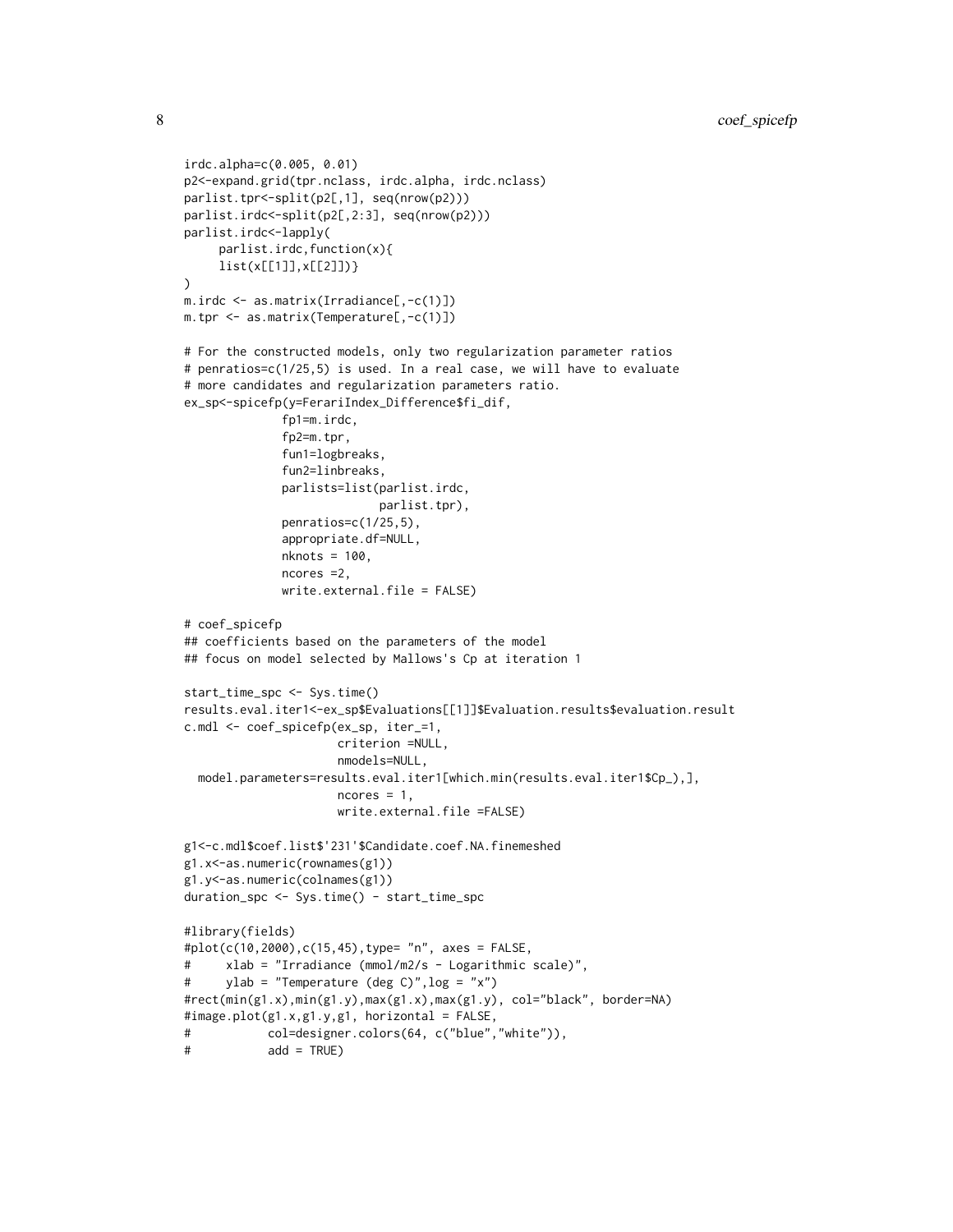```
#axis(1) ; axis(2)
## Let's visualize the same model from other arguments of coef_spicefp
c.crit <- coef_spicefp(ex_sp, iter_=1,
                      criterion ="Cp_",nmodels=1,
                      ncores = 1,
                      write.external.file =FALSE)
g2<-c.crit$coef.list$'231'$Candidate.coef.NA.finemeshed
g2.x<-as.numeric(rownames(g2))
g2.y<-as.numeric(colnames(g2))
#plot(c(10,2000),c(15,45),type= "n", axes = FALSE,
# xlab = "Irradiance (mmol/m2/s - Logarithmic scale)",
# ylab = "Temperature (deg C)",log = "x")
#rect(min(g2.x),min(g2.y),max(g2.x),max(g2.y), col="black", border=NA)
#image.plot(g2.x,g2.y,g2, horizontal = FALSE,
# col=designer.colors(64, c("blue","white")),
# add = TRUE)
#axis(1) ; axis(2)
closeAllConnections()
```
evaluate.candidates *evaluate.candidates*

# Description

This function performs for each candidate matrix, a Generalized Fused Lasso (sparse fused lasso 2d or 3d) and computes various statistics and information criteria related to the constructed model.

## Usage

```
evaluate.candidates(
  candmatrices,
 y,
 penratios,
 nknots,
  appropriate.df = NULL,ncores = parallel::detectCores() - 1,penfun = NULL,
  file_name = "parametertable",
  write.external.file = TRUE
)
```
# Arguments

candmatrices List. Output of the "candidates" function. The spicefp dimension is the first element. The second contains many lists of one candidate matrix and related vector with index and numbers of class intervals used per predictor. The other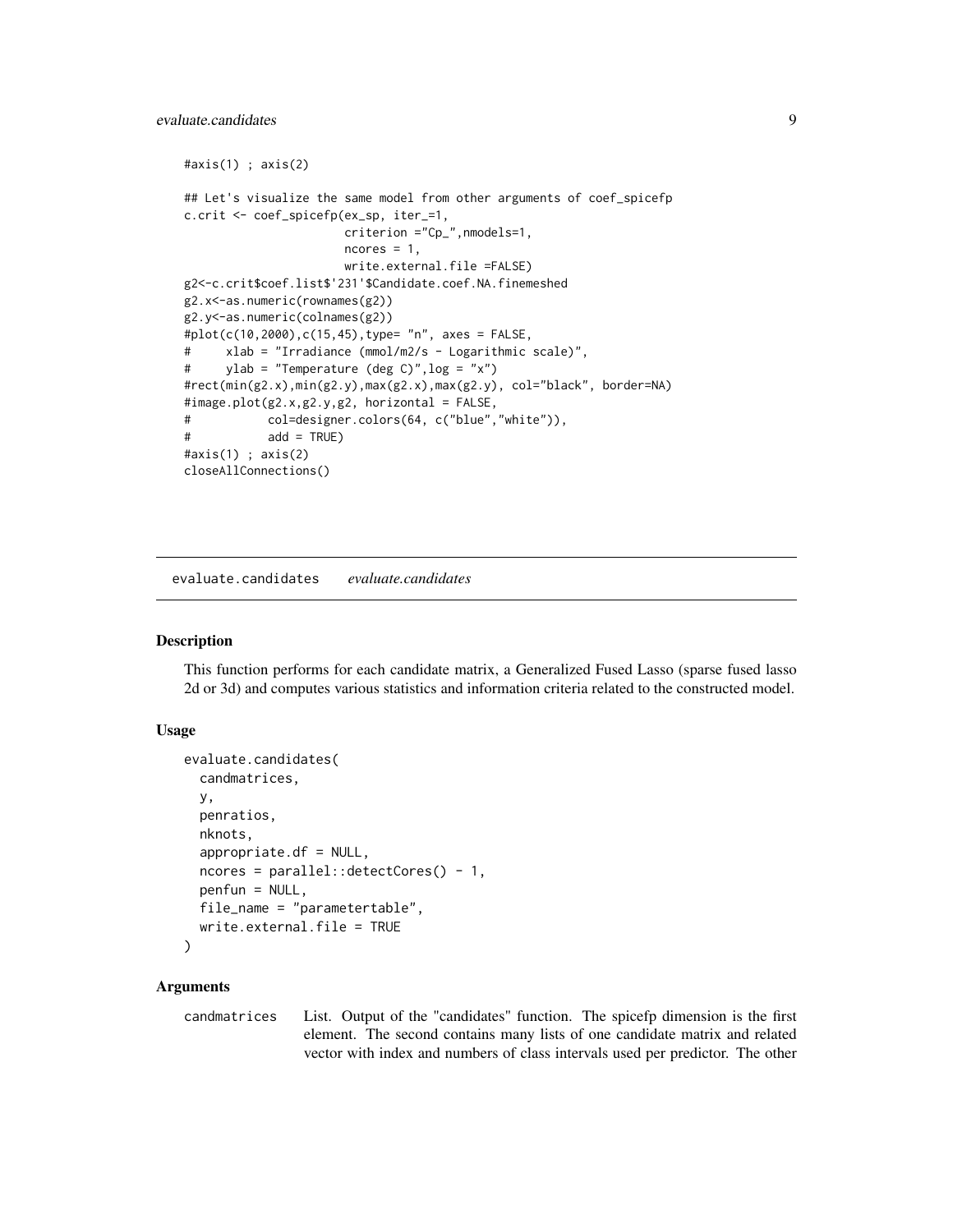<span id="page-9-0"></span>

|                     | elements of the lists are the inputs of "candidates" function. If the user does not<br>need the "candidates" function for the creation of candmatrices, it is possible to<br>build a list provided that it respects the same structure as well as the names of the<br>outputs of the "candidates" function. In this case only the first two elements of<br>the list are essential: spicefp.dimension and candidates. The remaining elements<br>can be NULL.                                                                                                                                                                                                                                                    |
|---------------------|----------------------------------------------------------------------------------------------------------------------------------------------------------------------------------------------------------------------------------------------------------------------------------------------------------------------------------------------------------------------------------------------------------------------------------------------------------------------------------------------------------------------------------------------------------------------------------------------------------------------------------------------------------------------------------------------------------------|
| у                   | numerical vector. Contains the dependent variable. This vector will be used as<br>response variable in the construction of models involving each candidate matrix.                                                                                                                                                                                                                                                                                                                                                                                                                                                                                                                                             |
| penratios           | numeric vector with values greater than or equal to 0. It represents the ratio<br>between the regularization parameters of parsimony and fusion. When penra-<br>tios=0, it corresponds to the pure fusion. The higher its value, the more parsi-<br>monious the model is.                                                                                                                                                                                                                                                                                                                                                                                                                                      |
| nknots              | integer. For one value in penratios vector, it represents the number of models<br>that will be constructed for each candidate matrix. It is the argument "nlam" of<br>coef.genlasso function. This argument can also be NULL. In this case, the<br>argument appropriate.df must be provided.                                                                                                                                                                                                                                                                                                                                                                                                                   |
| appropriate.df      | (appropriate degree of freedom) NULL by default. Numerical vector with values<br>greater than or equal to 1. The degree of freedom of generalized fused problem<br>is equal the number of connected components. A connected component gives<br>information on a group of non-zero coefficients sharing the same value and con-<br>nected by a contiguity matrix. More simply, it can be interpreted as a group<br>of coefficients that have a unique influence. When the user has a prior idea of<br>the number of zones of influence that the desired solution could contain, it is<br>advisable to provide appropriate.df, a vector of appropriate degrees of freedom.<br>In this case, nknots must be NULL. |
| ncores              | numbers of cores that will be used for parallel computation. By default, it is<br>equal to detectCores()-1.                                                                                                                                                                                                                                                                                                                                                                                                                                                                                                                                                                                                    |
| penfun              | function with 2 arguments (dim1, dim2) when dealing with 2 dimensional spiceFP<br>or 3 arguments (dim1, dim2, dim3) when dealing with 3 dimensional spiceFP.<br>The argument order in the penalty function is associated with the order of num-<br>bers of class intervals used per predictor in the second element of candmatrices<br>argument. NULL by default. When penfun=NULL, getD2dSparse of genlasso<br>or getD3dSparse is used according to the dimension of spiceFP.                                                                                                                                                                                                                                 |
| file_name           | character. It is the name of the file in which the evaluation summary of all the<br>candidate matrices is stored. This file is saved in your working directory.                                                                                                                                                                                                                                                                                                                                                                                                                                                                                                                                                |
| write.external.file | logical. Indicates whether the result table should be written as a file (txt) in your<br>working directory. It is recommended to use write.external.file=TRUE when<br>evaluating a large number of candidate matrices (more than 100) in order to<br>keep memory available.                                                                                                                                                                                                                                                                                                                                                                                                                                    |
|                     |                                                                                                                                                                                                                                                                                                                                                                                                                                                                                                                                                                                                                                                                                                                |

# Details

This function mainly returns statistics on the models built based on the candidate matrices. For each candidate matrix, length(penratios) x nknots or length(penratios) x length(appropriate.df) models are constructed in order to estimate the regularization parameters and to perform a variable selection. The computed statistics provide information on the quality of the models. For obvious reasons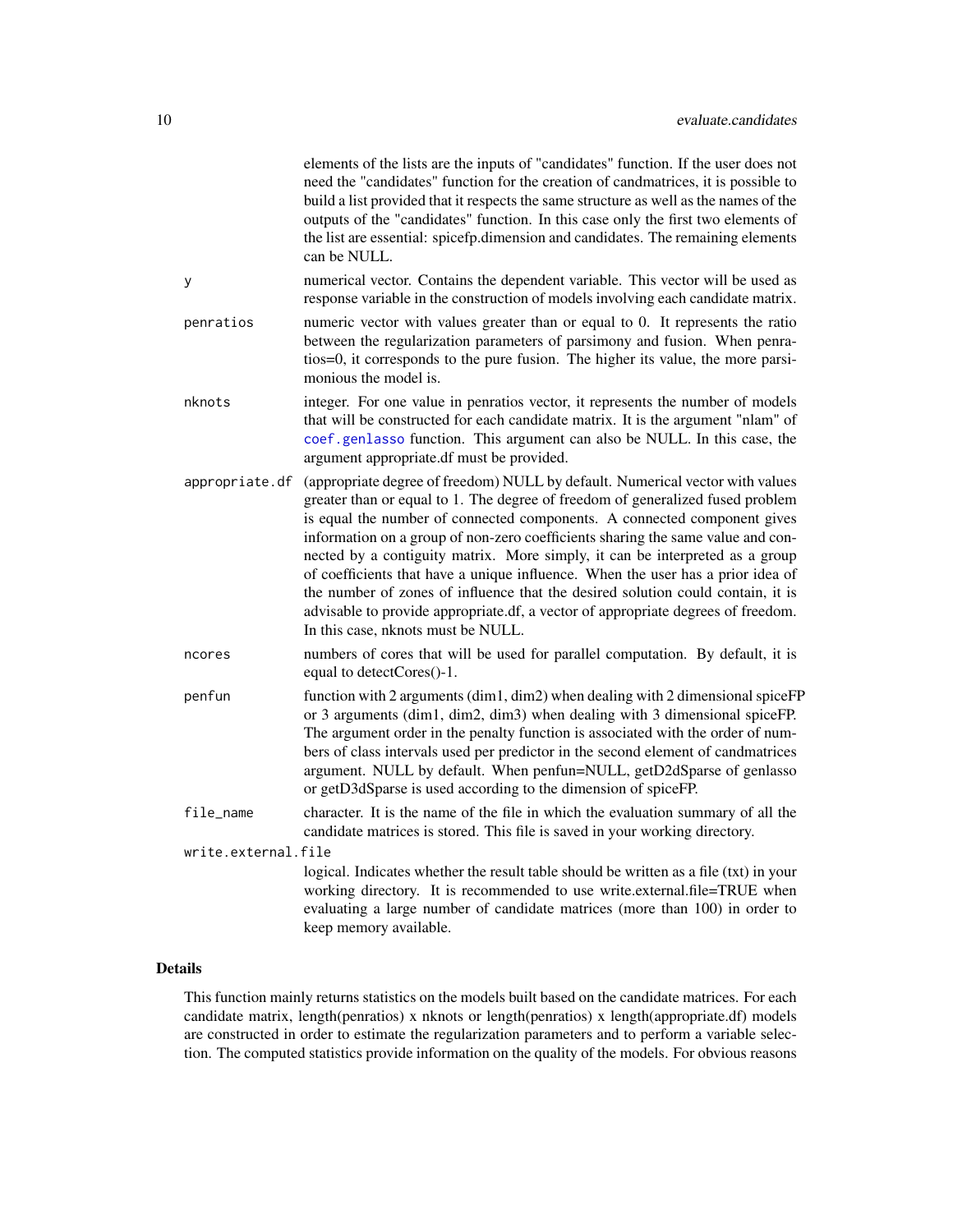of memory management, the coefficients related to each of these models are not stored. The statistics are stored in a file named via the argument file\_name and can be consulted to get an idea of the state of progress of the program. The genlasso package is used for the implementation of the Generalized Fused Lasso.

# Value

The output is a list with :

- evaluation.result Same as file name. The file contains a matrix with in columns : the candidate index (Candidate\_id), the value of penratios used for this model (Pen\_ratio), the parameter that penalizes the difference in related coefficients (PenPar\_fusion), the degree of freedom of the model (Df\_), the residual sum of squares (RSS\_), the Akaike information criterion (AIC\_), the Bayesian information criterion (BIC\_), the Mallows' Cp (Cp\_), the Generalized Cross Validation (GCV\_), the slope of the regression lm(y ~  $X\beta$ ) (Slope\_), the ratio var(y –  $X\beta$ )/var(y) (Var\_ratio).
- response.variable, penalty.ratios, nknots, appropriate.df, penalty.function Exactly the inputs y, penratios, nknots, appropriate.df, penfun

```
# Constructing 2 candidates for spiceFP data (temperature and Irradiance)
linbreaks<-function(x,n){
     sort(round(seq(trunc(min(x)),
                ceiling(max(x)+0.001),
                length.out =unlist(n)+1),
            1)
         \lambda}
# In this example, we will evaluate 2 candidates (each having 10
# temperature classes and respectively 10 and 20 irradiance classes).
# Only one value is used for alpha (logbreaks argument)
tpr.nclass=10
irdc.nclass=c(10,20)
irdc.alpha=0.005
p2<-expand.grid(tpr.nclass, irdc.alpha, irdc.nclass)
parlist.tpr<-split(p2[,1], seq(nrow(p2)))
parlist.irdc<-split(p2[,2:3], seq(nrow(p2)))
parlist.irdc<-lapply(
  parlist.irdc,function(x){
  list(x[[1]],x[[2]])}
)
m.irdc <- as.matrix(Irradiance[,-c(1)])
m.tpr <- as.matrix(Temperature[,-c(1)])
test2<-candidates(fp1=m.irdc,
                 fp2=m.tpr,
                 fun1=logbreaks,
                 fun2=linbreaks,
                 parlists=list(parlist.irdc,
                               parlist.tpr),
                 xcentering = TRUE,
```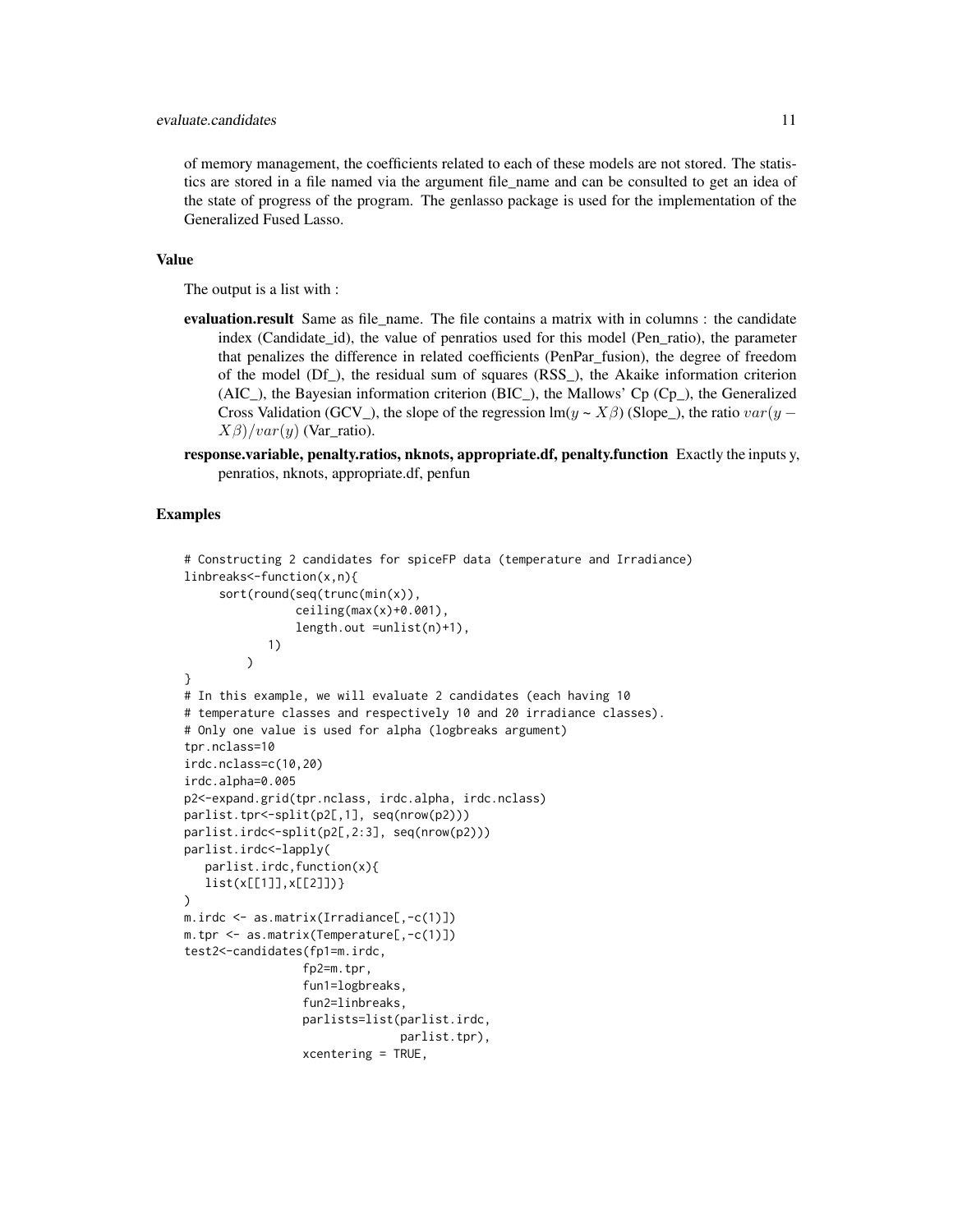```
xscaling = FALSE,
                 ncores=2)
# Evaluating candidates
# For the constructed models, only one regularization parameter ratio
# penratios=c(1) is used. In a real case, we will have to evaluate
# more candidates and regularization parameters ratio.
start_time_ev <- Sys.time()
evcand<-evaluate.candidates(candmatrices = test2,
                           y=FerariIndex_Difference$fi_dif,
                           penratios=c(1),
                           appropriate.df=NULL,
                           nknots = 100,
                           ncores=2,
                           write.external.file = FALSE)
duration_ev <- Sys.time() - start_time_ev
tab_res<-evcand$evaluation.result
dim(tab_res)
tab_res[which.min(tab_res$AIC_),]
closeAllConnections()
```
FerariIndex\_Difference

*FerariIndex\_Difference of vine dataset*

# Description

Data were collected during an experiment conducted on a vineyard of the INRAE/Institut Agro campus at Montpellier in 2014 (Syrah vines). The objective of the experiment was to study the influence of the micro-climate (temperature and irradiance) at the grape level on the anthocyanin contents of the berries indicated by the Ferari index. This dataset contains Ferari index differences between August 01, 2014 at 09:00 am and July 24th, 2014 at 09:00 am. The individuals are in rows. The individuals' names (Indiv1,...,Indiv32) are used to name the rows. The same individuals are also present in the irradiance and temperaure datasets.

#### Usage

FerariIndex\_Difference

# Format

A data frame with 32 observations and 1 variable.

fi\_dif numeric. Ferari index differences between July 24th, 2014 at 09:00 am and August 01, 2014 at 09:00 am.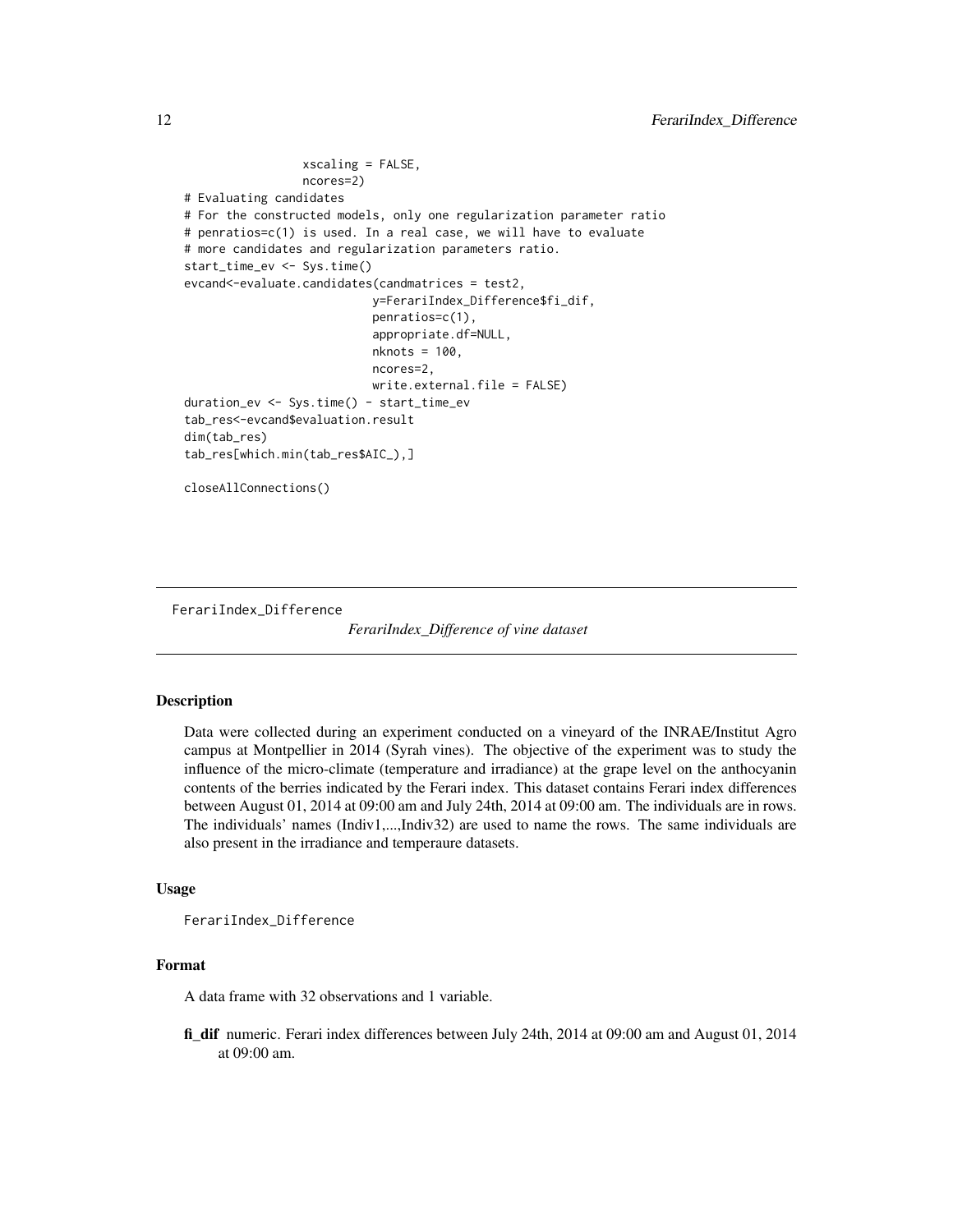# <span id="page-12-0"></span>finemeshed2d 13

# Source

These data were acquired during the Innovine project, funded by the Seventh Framework Programme of the European Community (FP7/2007-2013), under Grant Agreement No. FP7-311775.

finemeshed2d *finemeshed2d*

# Description

Function that helps to transform a vector into a matrix (with a fine mesh). In the implementation of the spiceFP approach, it allows to transform matrices of coefficients having different dimensions into matrices of the same dimension in order to perform arithmetic operations. In practice, the matrix to be transformed is associated with a contingency table, which implies numerical variables for which classes have been created.

# Usage

```
finemeshed2d(
  x,
  n.breaks1 = 1000,
 n.breaks2 = 1000,
 round.breaks1 = 9,
  round.breaks2 = 9
)
```
#### Arguments

| x             | vector or one column matrix to scale. This vector comes from the vectorization<br>of the matrices to be transformed. x is named using the concatenation of the<br>names of the rows and the names of the columns of the matrix to be transformed,<br>as shown in the example below. |
|---------------|-------------------------------------------------------------------------------------------------------------------------------------------------------------------------------------------------------------------------------------------------------------------------------------|
| n.breaks1     | integer. Number of breaks needed for the first variable. The variable for which<br>classes are in first position when constructing x's names is the first variable.                                                                                                                 |
| n.breaks2     | integer. Number of breaks needed for the second variable. The variable for<br>which classes are in second position when constructing x's names is the second<br>variable.                                                                                                           |
| round.breaks1 | integer. Number of decimals for breaks of the first variable.                                                                                                                                                                                                                       |
| round.breaks2 | integer. Number of decimals for breaks of the second variable.                                                                                                                                                                                                                      |

# Details

This function is designed to return a fine meshed matrix and breaks associated. In order to obtain a fine mesh, a high number of breaks must be fixed.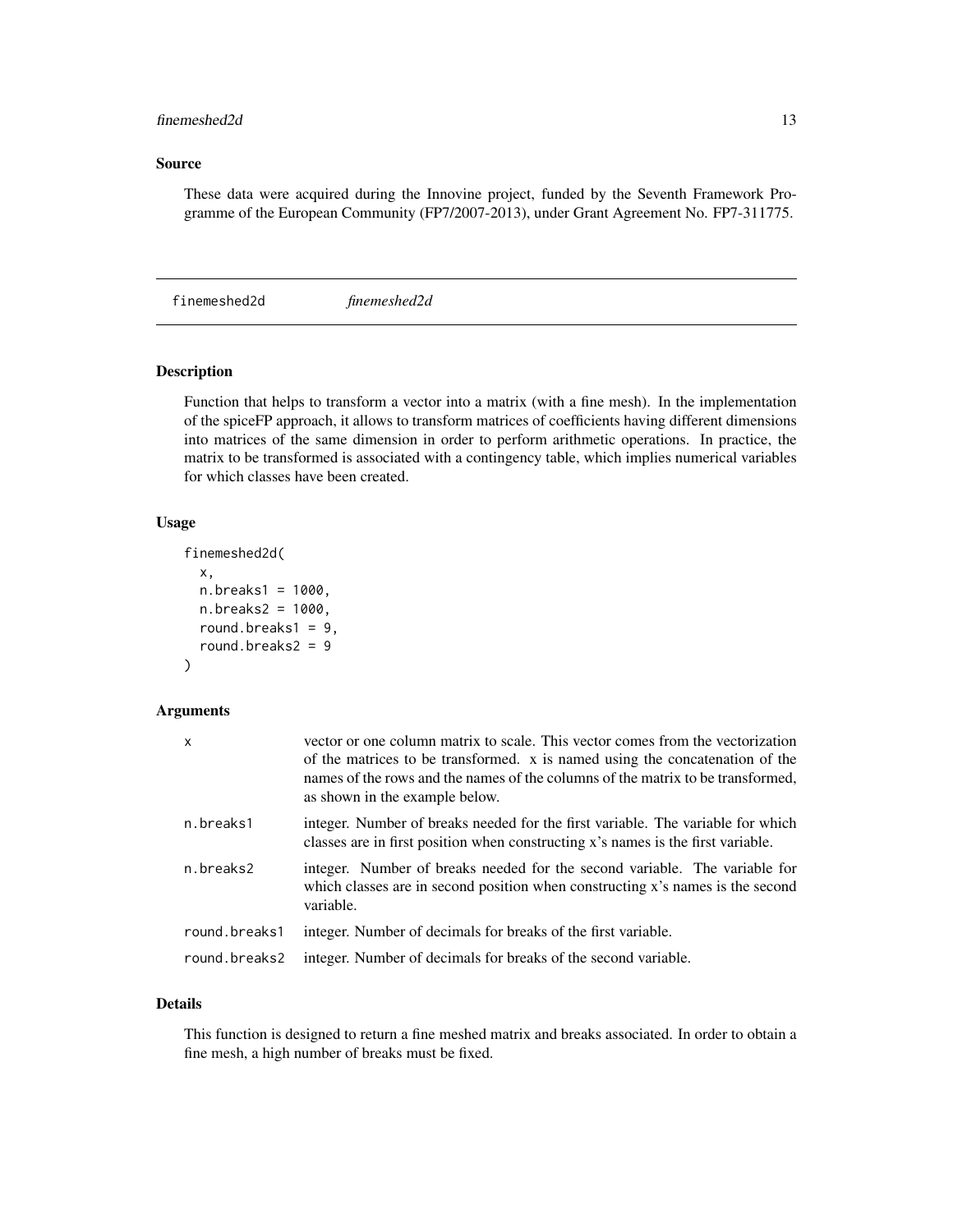# <span id="page-13-0"></span>Value

Returns:

finemeshed.matrix Matrix of dimension n.breaks2 x n.breaks1. The row and column names of finemeshed.matrix are the breaks created from each variable and the associated n.breaks. Each value of finemeshed.matrix is equal to the value of x indexed by the classes containing the row and column names of finemeshed.matrix

finemeshed.values1 First variable breaks

finemeshed.values2 Second variable breaks

#### Examples

```
set.seed(45)
count_table<-hist_2d(x = rnorm(1000),y = rnorm( 1000, 5, 0.1),
                      breaks_x = seq(-4, 4, by =1),
                      breaks_y = seq(2, 8, by = 1))$Hist.Values
df.x<-as.data.frame.table(count_table)
x<-df.x$Freq
names(x)<-paste0(df.x$Var1,"_",df.x$Var2)
res.fm2d <- finemeshed2d(x,100,100)
dim(res.fm2d$finemeshed.matrix)
```
finemeshed3d *finemeshed3d*

## Description

Function that helps to transform a vector into a 3 dimensional array (with a fine mesh). In the implementation of the spiceFP approach, it allows to transform matrices of coefficients having different dimensions into matrices of the same dimension in order to perform arithmetic operations. In practice, the 3d array to be transformed is associated with a contingency table, which implies numerical variables for which classes have been created.

#### Usage

```
finemeshed3d(
  x,
  n.breaks1 = 10,
  n.breaks2 = 1000,
  n.breaks3 = 500,
  round.breaks1 = 9,
  round.breaks2 = 9,
  round.breaks3 = 9
)
```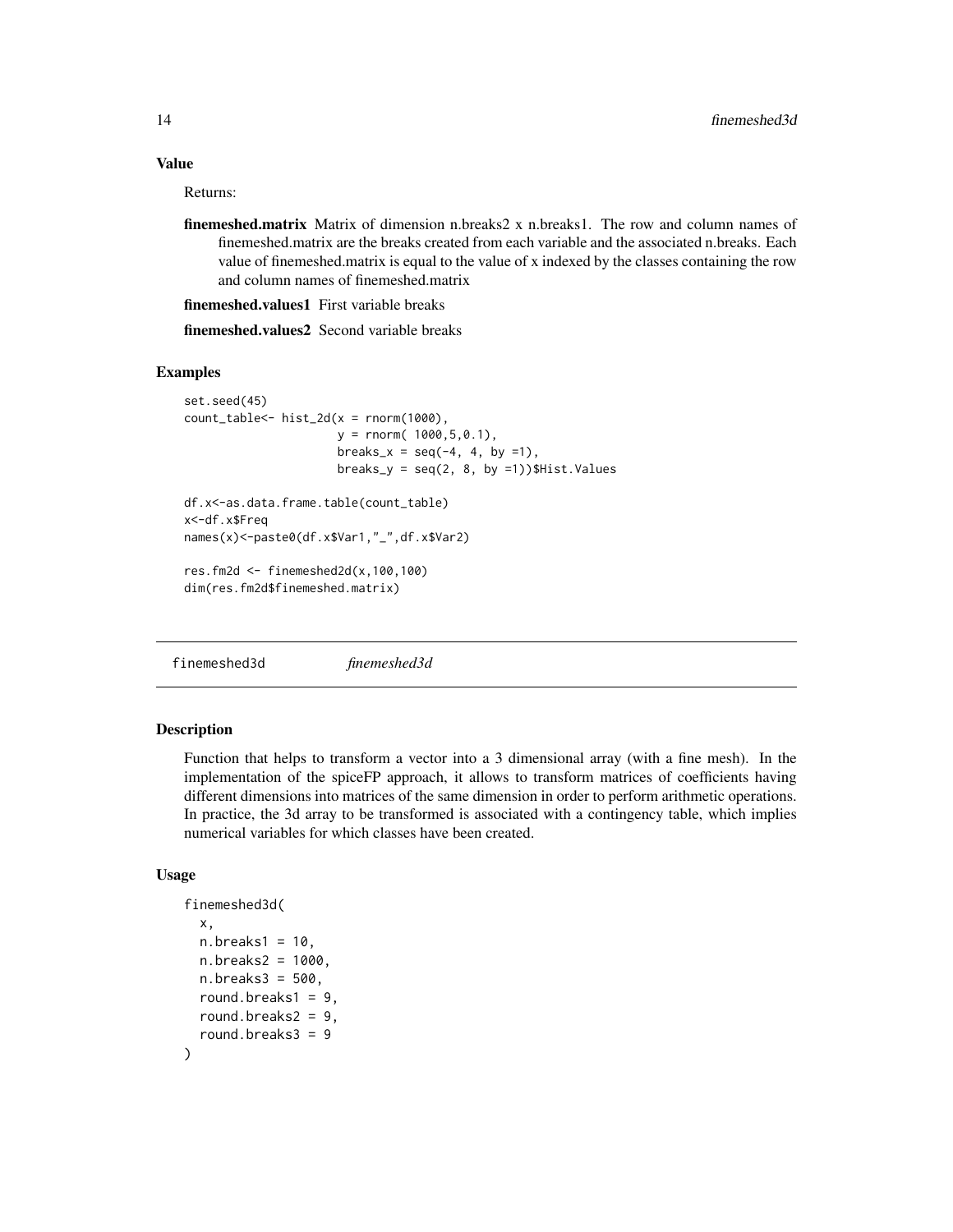## finemeshed3d 15

#### Arguments

| $\mathsf{x}$  | vector or one column matrix to scale. This vector comes from the vectorization<br>of the 3d array to be transformed. x is named using the concatenation of the<br>names of the dimension of the array to be transformed, as shown in the example<br>below. |
|---------------|------------------------------------------------------------------------------------------------------------------------------------------------------------------------------------------------------------------------------------------------------------|
| n.breaks1     | integer. Number of breaks needed for the first variable The variable for which<br>classes are in first position when constructing x's names is the first variable.                                                                                         |
| n.breaks2     | integer. Number of breaks needed for the second variable. The variable for<br>which classes are in second position when constructing x's names is the second<br>variable.                                                                                  |
| n.breaks3     | integer. Number of breaks needed for the third variable. The variable for which<br>classes are in third position when constructing x's names is the third variable.                                                                                        |
| round.breaks1 | integer. Number of decimals for breaks of the first variable.                                                                                                                                                                                              |
| round.breaks2 | integer. Number of decimals for breaks of the second variable.                                                                                                                                                                                             |
| round.breaks3 | integer. Number of decimals for breaks of the third variable.                                                                                                                                                                                              |

# Details

This function is designed to return a 3d fine meshed array and breaks associated. In order to obtain a fine mesh, a high number of breaks must be fixed.

# Value

Returns:

finemeshed.array Array of dimension n.breaks1 x n.breaks2 x n.breaks3. The dimension names of finemeshed.array are the breaks created from each variable and the associated n.breaks. Each value of finemeshed.array is equal to the value of x indexed by the classes containing the row and column names of finemeshed.array

finemeshed.values1 First variable breaks

finemeshed.values2 Second variable breaks

finemeshed.values3 Third variable breaks

```
set.seed(4)
count_table < -hist_3d(x = rnorm(1000),y = rnorm( 1000,5,0.1),
                     z = rnorm( 1000, 2, 1),
                     breaks_x = seq(-4, 4, by =1),
                     breaks_y = seq(2, 8, by = 1),
                     breaks_z = seq(-3, 6, by =1))$Hist.Values
df.x<-as.data.frame.table(count_table)
x<-df.x$Freq
names(x)<-paste0(df.x$Var1,"_",df.x$Var2,"_",df.x$Var3)
```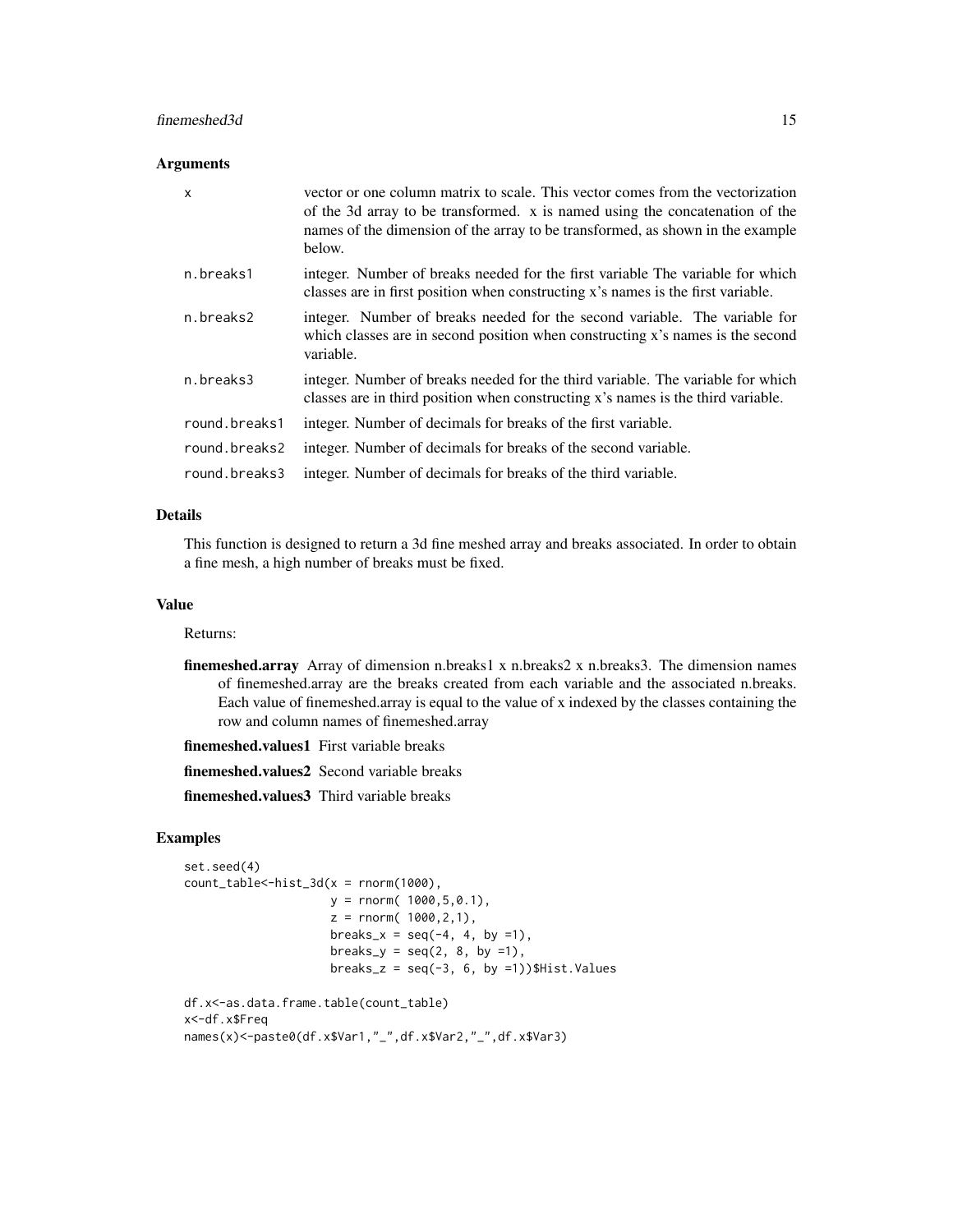```
res.fm3d<- finemeshed3d(x,10,50,100)
dim(res.fm3d$finemeshed.array)
```
getD3dSparse *getD3dSparse*

#### Description

getD3dSparse is a function that helps to construct generalized lasso penalty matrix D when using the [fusedlasso](#page-0-0) function over a 3 dimensional grid

# Usage

getD3dSparse(dim1, dim2, dim3)

#### **Arguments**

| dim1 | positive integer. Based on a 3 dimensional grid, dim1 represents the number of<br>units represented on the first dimension |
|------|----------------------------------------------------------------------------------------------------------------------------|
| dim2 | positive integer which represents the number of units represented on the second<br>dimension                               |
| dim3 | positive integer which represents the number of units represented on the third<br>dimension                                |

# Details

The function returns a sparse penalty matrix providing information on the connections between the variables during the implementation of a generalizad fused lasso.

#### Value

a matrix with dim1 x dim2 x dim3 columns. Each row represents an edge (a link between 2 variables) and is constructed with the couple (-1, 1), relative to these 2 variables and 0 for all others. In the context of a generalized fused lasso, this matrix penalizes only the differences in coefficients (fusion). To obtain parsimony in addition to the fusion, a diagonal matrix with the same number of columns must be bound to the penalty matrix constructed by getD3dSparse. This matrix will contain diagonally the ratio: parsimony penalty parameter on fusion penalty parameter. When using [fusedlasso](#page-0-0) function, this operation is performed when you provide the argument gamma.

```
library(genlasso)
library(Matrix)
D<-getD3dSparse(2,3,2)
plot(getGraph(D))
```
<span id="page-15-0"></span>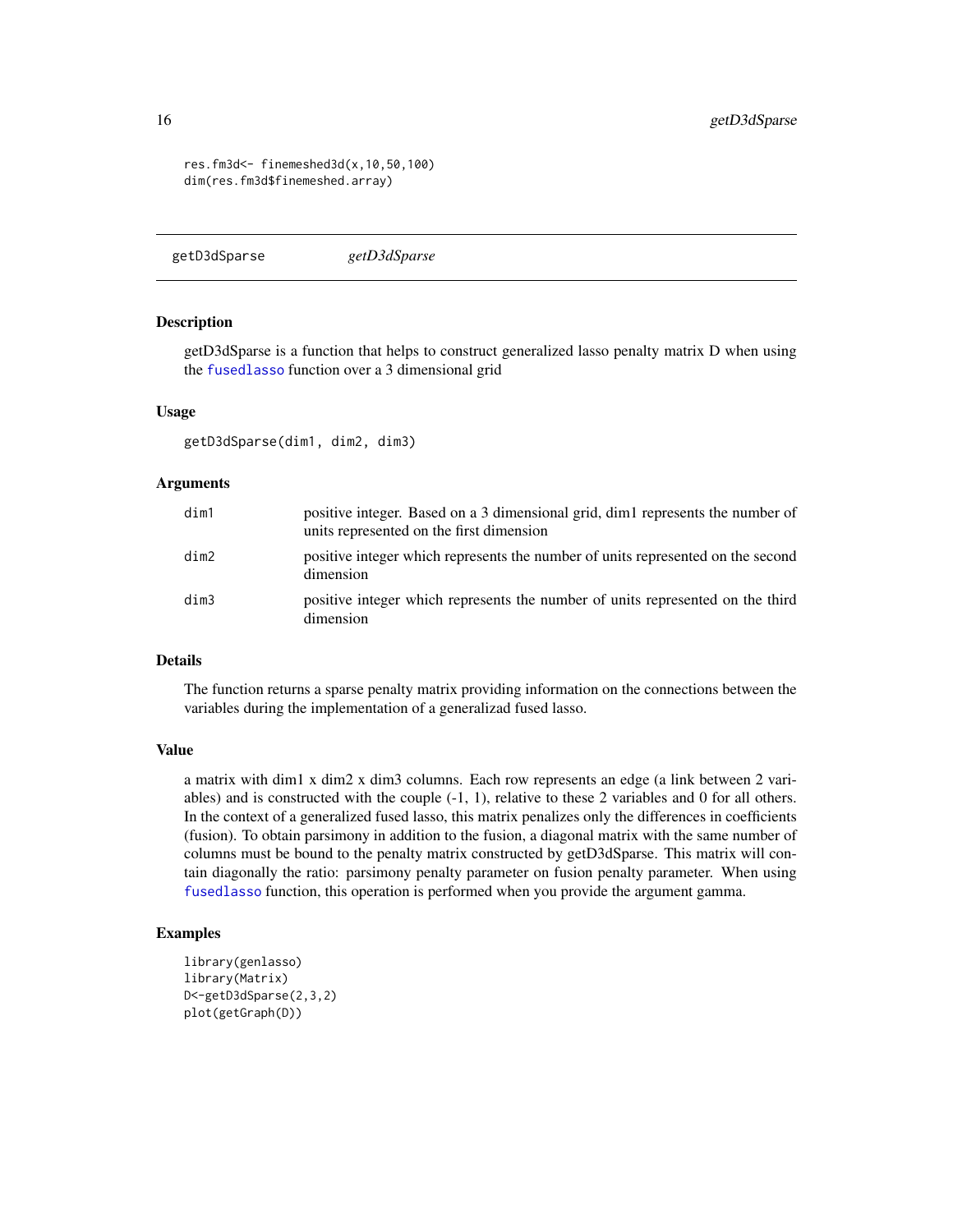<span id="page-16-0"></span>hist\_2d *hist\_2d*

#### Description

This function results from a modification of the hist2d function of the gplots package in order to build the 2D histogram with breaks directly provided as inputs of the new function.

# Usage

```
hist_2d(
  x,
  y,
  breaks_x,
 breaks_y,
  same.scale = FALSE,
  na.rm = TRUE,FUN = base::length
)
```
#### Arguments

| $\mathsf{X}$ | either a numerical vector to be partitioned or a matrix of 2 numerical columns<br>to be partitioned. |
|--------------|------------------------------------------------------------------------------------------------------|
| <b>y</b>     | a numerical vector to be partitioned. Not required if x is a matrix.                                 |
| breaks_x     | a numerical vector. Contains the breaks related to x for the histogram                               |
| breaks_v     | a numerical vector. Contains the breaks related to y for the histogram                               |
| same.scale   | logical. Default to FALSE. If TRUE, breaks_x will be used for x and y                                |
| na.rm        | logical. Default to TRUE. Indicates whether missing values should be removed                         |
| <b>FUN</b>   | function used to summarize bin contents.                                                             |

#### Details

The default function used for the argument FUN is the function length. When another function is used, it is applied on x, or on the first column of x if this is a two-column matrix. The lower limit of each class interval is included in the class and the upper limit is not.

# Value

Using a given set of breaks per each variable, the function returns :

Hist.Values a matrix with in rows class intervals of x and in columns class intervals of y. Contingency table is returned if FUN=length

breaks\_x, breaks\_y same as the inputs of the function

Midpoints.x, Midpoints.y the midpoints for each bin per variable

nobs.x , nobs.y number of observations of x and y

n.bins vector of 2 elements containing the number of bins for x and y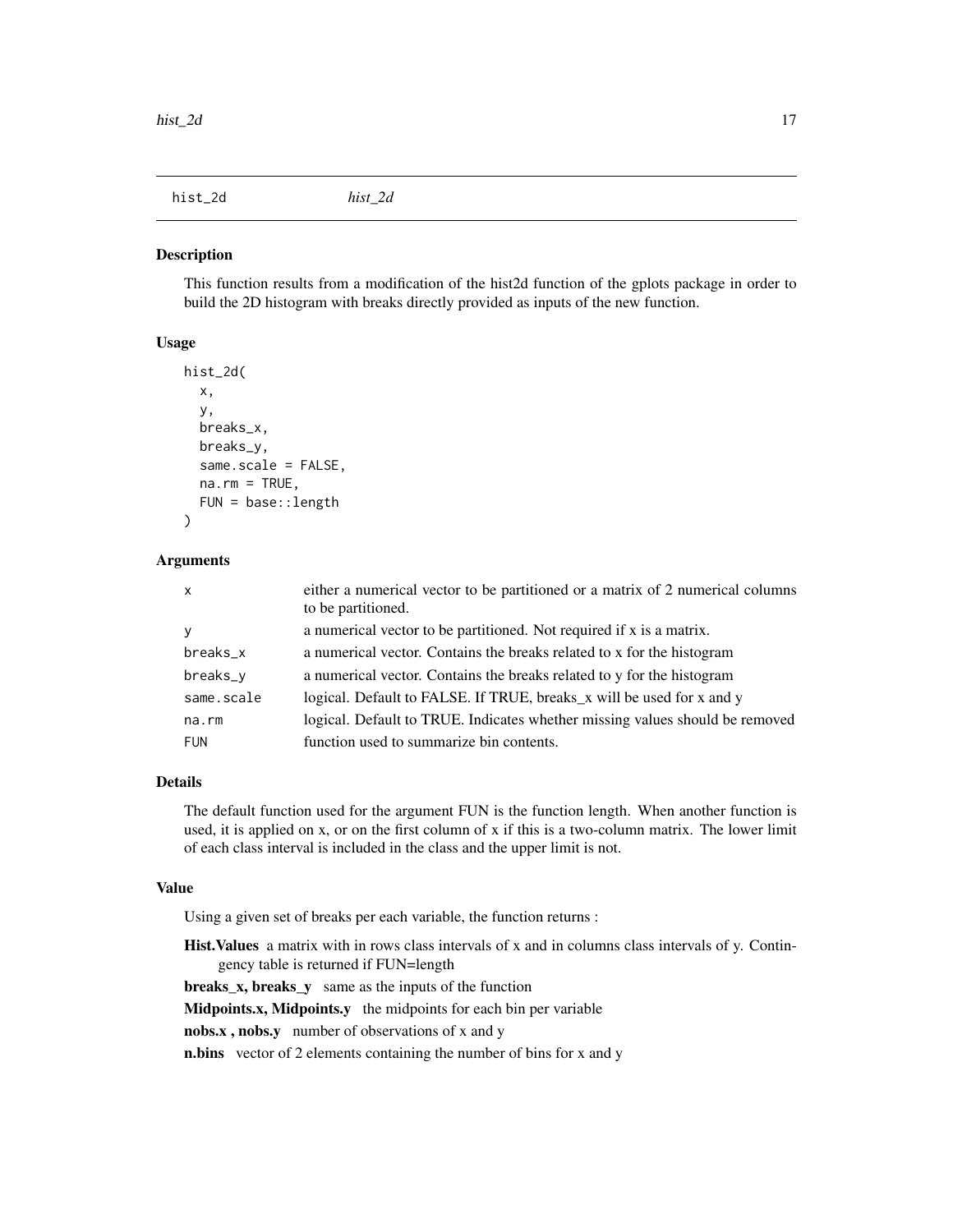# Examples

```
set.seed(45)
hist_2d(x = rnorm(1000),y = rnorm( 1000,5,0.1),
       breaks_x = seq(-4, 4, by =1),
       breaks_y = seq(2, 8, by =1))
```
hist\_3d *hist\_3d*

# Description

This function can be used in order to construct a 3D histogram based on 3 variables and relative breaks directly provided as inputs.

# Usage

```
hist_3d(
  x,
 y,
  z,
 breaks_x,
 breaks_y,
 breaks_z,
  same.scale = FALSE,
 na.rm = TRUE,FUN = length
)
```
# Arguments

| $\mathsf{x}$ | either a numerical vector to be partitioned or a matrix with 3 numerical columns<br>to be partitioned. |
|--------------|--------------------------------------------------------------------------------------------------------|
| у            | a numerical vector to be partitioned. Not required if x is a matrix.                                   |
| z            | a numerical vector to be partitioned. Not required if x is a matrix                                    |
| breaks_x     | a numerical vector. Contains the breaks related to x for the histogram                                 |
| breaks_y     | a numerical vector. Contains the breaks related to y for the histogram                                 |
| breaks_z     | a numerical vector. Contains the breaks related to z for the histogram                                 |
| same.scale   | logical. Default to FALSE. If TRUE, breaks_x will be used for x, y and z                               |
| $na$ . $rm$  | logical. Default to TRUE. Indicates whether missing values should be removed                           |
| <b>FUN</b>   | function used to summarize bin contents.                                                               |

<span id="page-17-0"></span>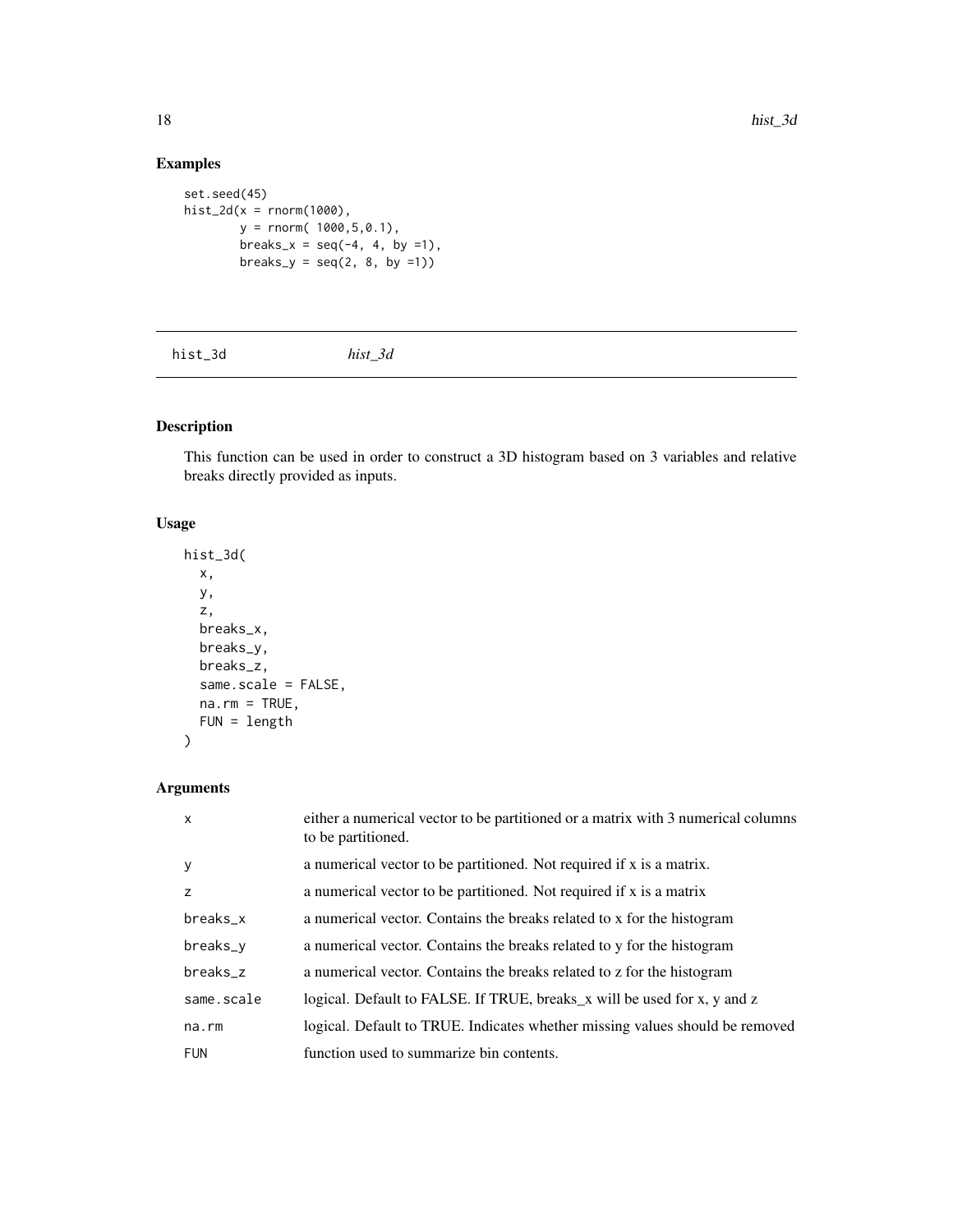#### <span id="page-18-0"></span>Irradiance 2008 and 2009 and 2008 and 2009 and 2009 and 2009 and 2009 and 2009 and 2009 and 2009 and 2009 and 2009 and 2009 and 2009 and 2009 and 2009 and 2009 and 2009 and 2009 and 2009 and 2009 and 2009 and 2009 and 2009

# Details

The default function used for the argument FUN is the function length. When another function is used, it is applied on x or on the first column of x if this is a three-column matrix. The lower limit of each class interval is included in the class and the upper limit is not.

#### Value

Using a given set of breaks per each variable, the function returns :

Hist.Values a 3 dimensional array. The 1st (respectively 2nd, 3rd) dimension is related to the class intervals of x (resp. y, z). Contingency table is returned if FUN=length

breaks\_x, breaks\_y, breaks\_z same as the inputs of the function

Midpoints.x, Midpoints.y, Midpoints.z the midpoints for each bin per variable

nobs.x, nobs.y, nobs.z number of observations of x, y and z

**n.bins** vector of 3 elements containing the number of bins for x, y and z

# Examples

```
set.seed(4)
hist_3d(x = rnorm(1000),
       y = rnorm( 1000, 5, 0.1),
        z = rnorm( 1000, 2, 1),breaks_x = seq(-4, 4, by =1),
        breaks_y = seq(2, 8, by =1),
        breaks_z = seq(-2, 6, by =1))
```
Irradiance *Photosynthetic Photon Flux Density PPFD (PPFD) measurements of vine dataset*

#### Description

Data were collected during an experiment conducted on a vineyard of the INRAE/Institut Agro campus at Montpellier in 2014 (Syrah vines). The objective of the experiment was to study the influence of the micro-climate (temperature and irradiance) at the grape level on the anthocyanin contents of the berries indicated by the Ferari index. This dataset is related to irradiance measurements in the morning (sunrise to twelve am) between July 24th, 2014 at 09:00 am and August 01, 2014 at 09:00 am. These observations are made at the same time (every 12 minutes) as the temperature observations. The individuals are in columns while the observation times are in rows. The same individuals are also present in the Temperature and FerariIndex Difference datasets.

#### Usage

Irradiance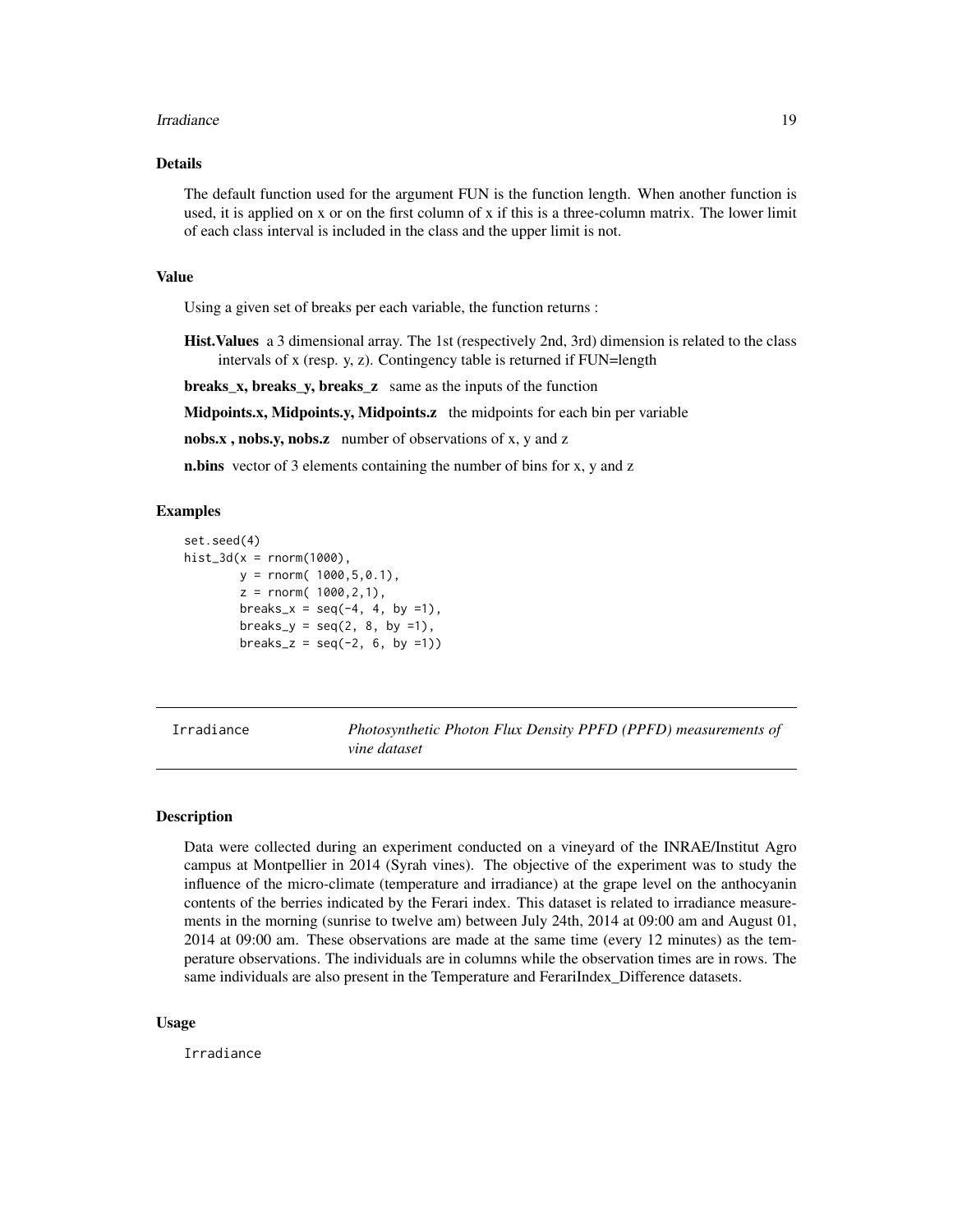# <span id="page-19-0"></span>Format

A data frame (of one functionnal variable) with 127 rows (observation times) and 33 columns: the 1st one is a character vector which corresponds to date-time in format "yyyy-mm-dd hh:mm:ss", the others are numeric vectors made of the observations of irradiance (PPFD) measured in  $10^{-6}$  mol. $m^{-2}$ . $s^{-1}$ on each of the 32 statistical individuals Indiv1,...,Indiv32. Irradiance corresponds to the number of incident photons useful for photosynthesis, received per unit of time on a horizontal surface unit.

# Source

These data were acquired during the Innovine project, funded by the Seventh Framework Programme of the European Community (FP7/2007-2013), under Grant Agreement No. FP7-311775.

logbreaks *logbreaks*

#### Description

A function that allows to obtain histogram class limits following a logarithmic scale. It also has a parameter that allows to set the scale at your convenience.

#### Usage

```
logbreaks(
  x,
 parlist = list(alpha, J),
  round_breaks = 0,
 plot_breaks = FALSE,
  effect.threshold.begin = NA,
  effect.threshold.end = NA
\mathcal{E}
```
# Arguments

| x                                     | either a numeric vector to be partitioned or a numeric vector containing the<br>minimum and maximum of the vector to be partitioned.                                                                                                                                      |
|---------------------------------------|---------------------------------------------------------------------------------------------------------------------------------------------------------------------------------------------------------------------------------------------------------------------------|
| parlist                               | a list of 2 elements. The first one is alpha, a numeric and positive value. It is<br>a parameter affecting the number of breaks closed to the minimum. The sec-<br>ond one is J. It is a nonnegative and nonzero integer and represent the selected<br>number of classes. |
| round_breaks                          | a nonnegative integer. Equal to 0 by default, it is the number of decimal values<br>of the breaks.                                                                                                                                                                        |
| plot_breaks<br>effect.threshold.begin | logical. FALSE by default. If TRUE, the breaks are plotted.                                                                                                                                                                                                               |
|                                       | NA by default. Numeric value between the minimum and maximum of x. If it<br>isn't NA, the first class is created with xmin and effect threshold begin.                                                                                                                    |
| effect.threshold.end                  |                                                                                                                                                                                                                                                                           |
|                                       | NA by default. Numeric value between the minimum and maximum of x. If it<br>isn't NA, the last class is created with xmax and effect threshold end.                                                                                                                       |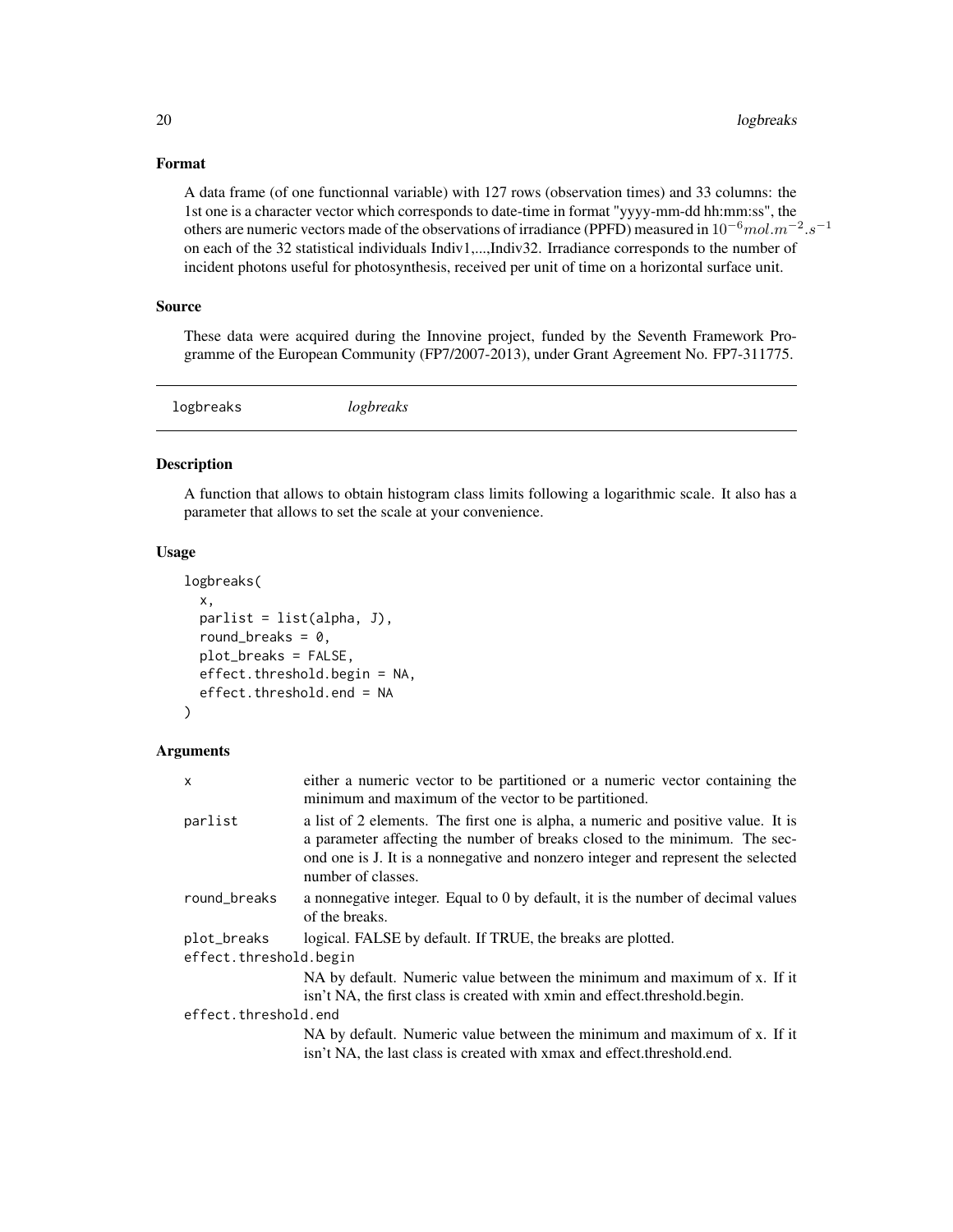<span id="page-20-0"></span>meancoef 21

# Details

The breaks are obtained as follows:

$$
L(w) = \min(x) + \frac{e^{\alpha \frac{w-1}{J}} - 1}{e^{\alpha} - 1} (\max(x) - \min(x)), \ w = 1, \dots, J+1.
$$

#### Value

The return is a numeric vector of length J+1 with the breaks obtained following a log scale.

# Examples

```
logbreaks(c(10,1000), parlist=list(0.2,5))
logbreaks(c(10,1000), parlist=list(0.2,5),plot_breaks=TRUE)
```
meancoef *meancoef*

## Description

This function can be used to compute the mean of coefficients from different partitions in the context of the spicefp approach.

#### Usage

```
meancoef(coef.list, weight)
```
#### Arguments

| coef.list | list. The second element of the coef_spicefp function outputs. It has the same |
|-----------|--------------------------------------------------------------------------------|
|           | name as the argument.                                                          |
| weight    | a numerical vector of weights with the same length as coef.list.               |

#### Details

Here, the fine-mesh coefficients are weighted and a weighted mean is deduced. If the user wishes, he can use as weights the slopes associated with the qualities of the models concerned.

#### Value

Returns a list of :

weighted\_mean fine-mesh matrix or array with the weighted mean of the coefficients

**y.estimated** weighted estimation of  $X\beta$ 

coefficients.array An array with all the fine-mesh coefficients that will be used to compute the weighted mean

weight same as inputs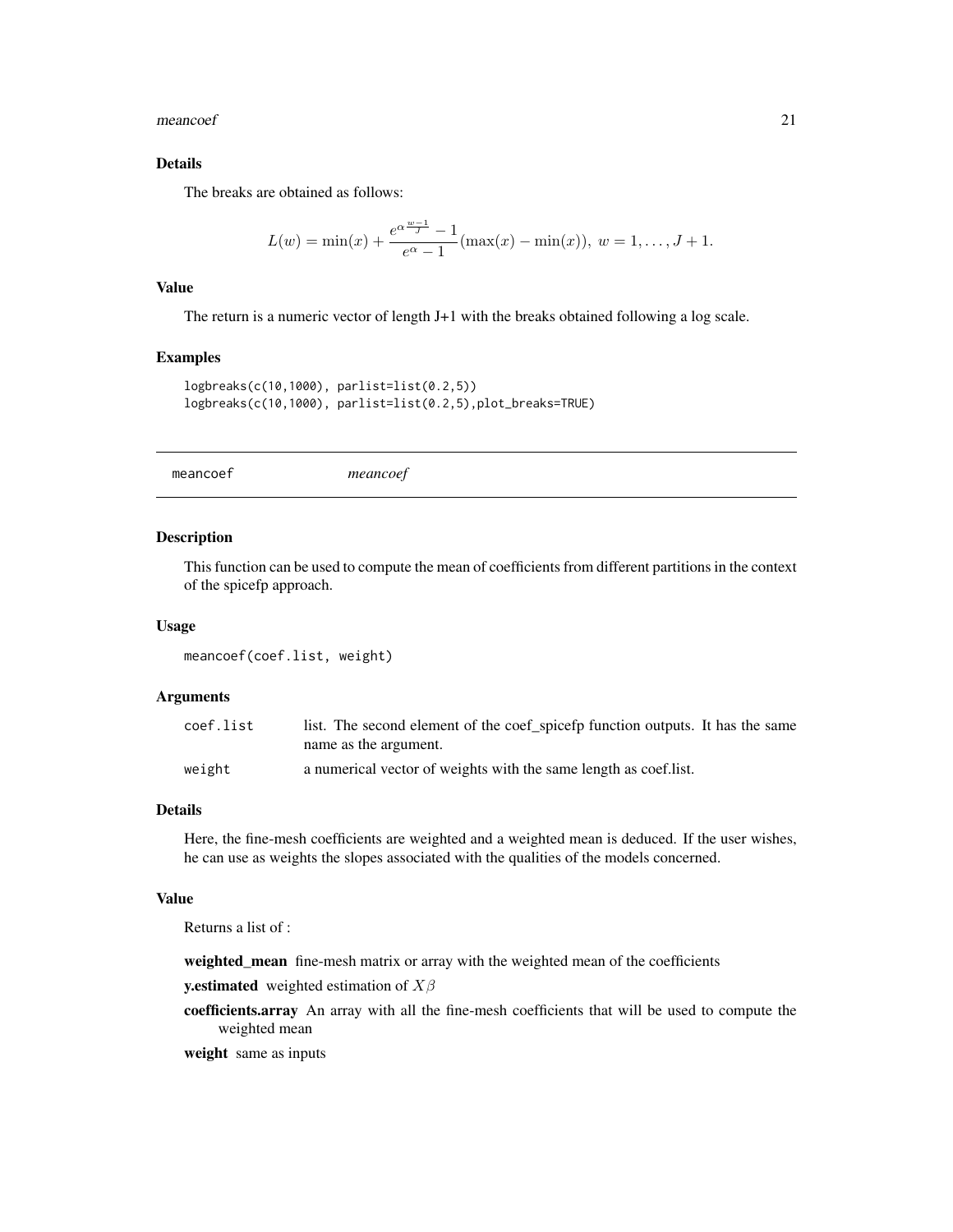```
##linbreaks: a function allowing to obtain breaks linearly
linbreaks<-function(x,n){
     sort(round(seq(trunc(min(x)),
                ceiling(max(x)+0.001),
                length.out =unlist(n)+1),
            1)
          \lambda}
# In this example, we will evaluate 2 candidates with 14 temperature
# classes and 15 irradiance classes. The irradiance breaks are obtained
# according to a log scale (logbreaks function) with different alpha
# parameters for each candidate (0.005, 0.01).
## Data and inputs
tpr.nclass=14
irdc.nclass=15
irdc.alpha=c(0.005, 0.01)
p2<-expand.grid(tpr.nclass, irdc.alpha, irdc.nclass)
parlist.tpr<-split(p2[,1], seq(nrow(p2)))
parlist.irdc<-split(p2[,2:3], seq(nrow(p2)))
parlist.irdc<-lapply(
   parlist.irdc,function(x){
   list(x[[1]],x[[2]])}
\mathcal{L}m.irdc <- as.matrix(Irradiance[,-c(1)])
m.tpr <- as.matrix(Temperature[,-c(1)])
# For the constructed models, only two regularization parameter ratios
# penratios=c(1/25,5) is used. In a real case, more candidates
# and regularization parameter ratios should be evaluated.
ex_sp<-spicefp(y=FerariIndex_Difference$fi_dif,
              fp1=m.irdc,
              fp2=m.tpr,
              fun1=logbreaks,
              fun2=linbreaks,
              parlists=list(parlist.irdc,
                            parlist.tpr),
              penratios=c(1/25,5),
              appropriate.df=NULL,
              nknots = 100,
              ncores =2,
              write.external.file = FALSE)
## Focus on the 2 best models retained by the AIC criterion at iteration 1
c.mdls <- coef_spicefp(ex_sp, iter_=1, criterion ="AIC_",
                      nmodels=2, ncores = 2,
                      dim.finemesh=c(1000,1000),
                      write.external.file = FALSE)
# meancoef
# Compute the mean of the coefficients of these models
```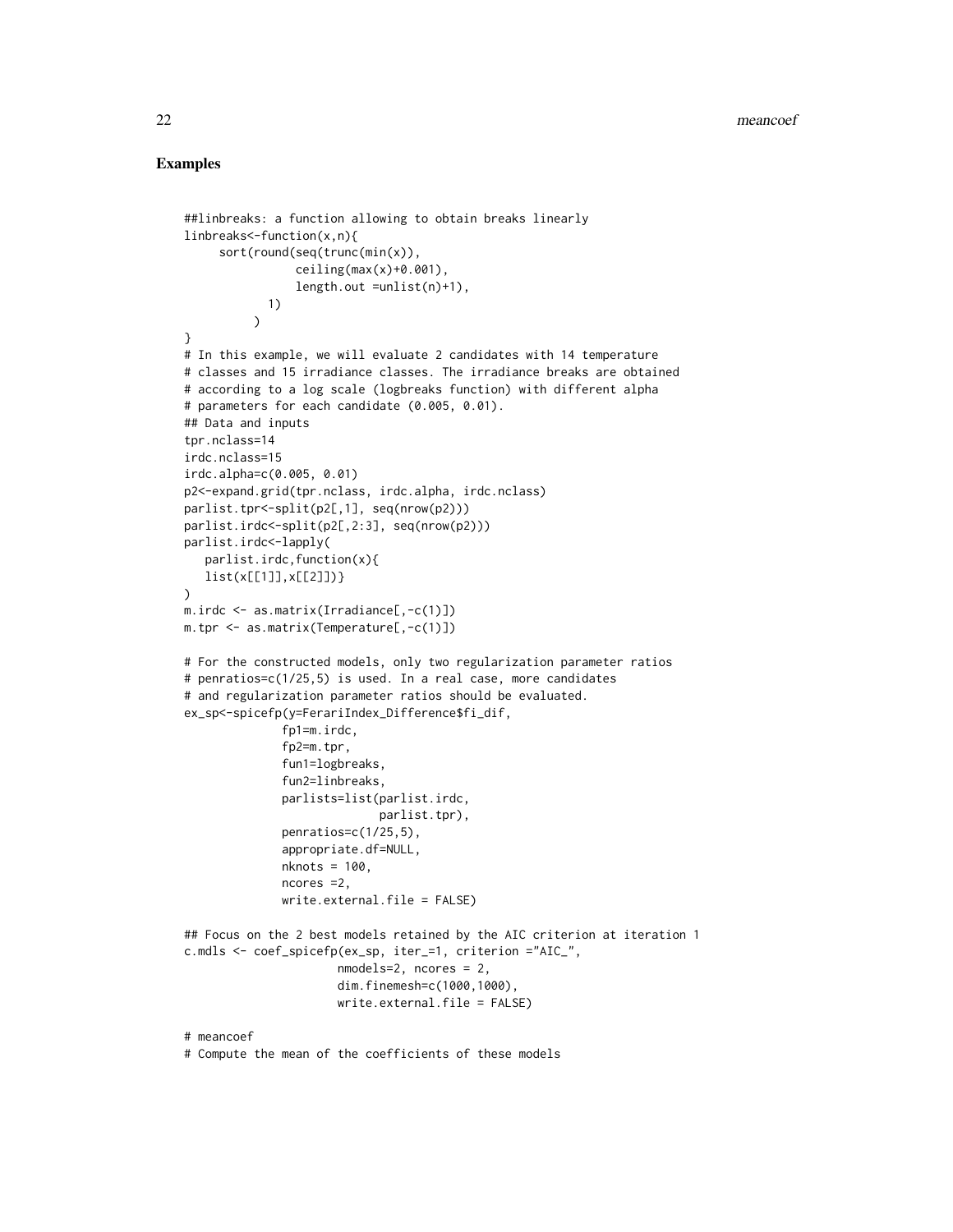#### <span id="page-22-0"></span>spicefp 23

```
mean.c.mdls<-meancoef(c.mdls$coef.list,
                    weight = c.mdls$Model.parameters$Slope_)
g3<-mean.c.mdls$weighted_mean
g3.x<-as.numeric(rownames(g3))
g3.y<-as.numeric(colnames(g3))
#library(fields)
#plot(c(10,2000),c(15,45),type= "n", axes = FALSE,
# xlab = "Irradiance (mmol/m2/s - Logarithmic scale)",
# ylab = "Temperature (deg C)",log = "x")
#rect(min(g3.x),min(g3.y),max(g3.x),max(g3.y), col="black", border=NA)
#image.plot(g3.x,g3.y,g3, horizontal = FALSE,
# col=designer.colors(256, c("blue","white","red")),
# add = TRUE)
#axis(1) ; axis(2)
closeAllConnections()
```
<span id="page-22-1"></span>spicefp *spicefp*

# Description

This function is used to implement the spiceFP approach. This approach transforms 2 (by default) or 3 functional predictors into candidate explonatory matrices in order to identify joint classes of influence. It can take functional predictors and partitioning functions as inputs in order to create candidate matrices to be evaluated. The user can choose among the existing partitioning functions (as logbreaks) or provide his own partitioning functions specific to the functional predictors under consideration. The user can also directly provide candidate matrices already constructed as desired.

#### Usage

```
spicefp(
 y,
  fp1,
  fp2,
  fp3 = NULL,fun1,
  fun2,
  fun3 = NULL,parlists,
  xcentering = TRUE,
  xscaling = FALSE,
  candmatrices = NULL,
 K = 2,
```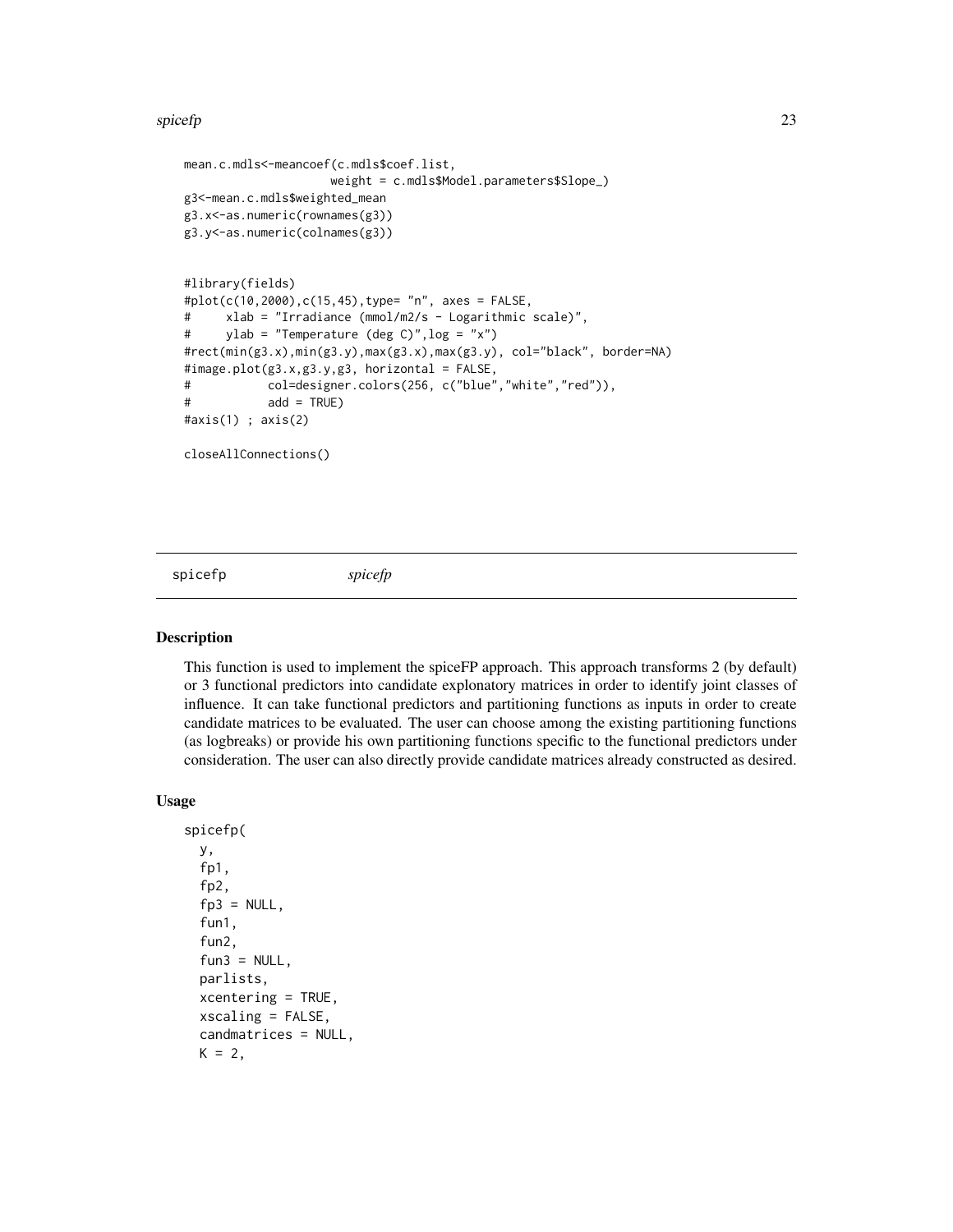24 spicefp

```
criterion = "AIC_",
 penratios = c(1/10, 1/5, 1/2, 1, 2, 5, 10),
 nknots = 50,
 appropriate.df = NULL,
 penfun = NULL,
 dim.finemesh = c(1000, 1000),
 file_name = paste0("parametertable", 1:2),
 ncores = parallel::detectCores() - 1,
 write.external.file = TRUE
\mathcal{L}
```
# Arguments

| У          | a numerical vector. Contains the dependent variable. This vector will be used as<br>response variable in the construction of models involving each candidate matrix.                                                                                                                                                                                                                                                                                             |
|------------|------------------------------------------------------------------------------------------------------------------------------------------------------------------------------------------------------------------------------------------------------------------------------------------------------------------------------------------------------------------------------------------------------------------------------------------------------------------|
| fp1        | a numerical matrix with in columns observations of one statistical individual to<br>partition. Each column corresponds to the functional predictor observation for<br>one statistical individual. The order of the statistical individuals is the same as<br>in fp2. It is assumed that no data are missing and that all functional predictors<br>are observed on an equidistant (time) scale.                                                                   |
| fp2        | a numerical matrix with the same number of columns and rows as fp1. Columns<br>are also observations. The order of the statistical individuals is the same as in<br>fp1.                                                                                                                                                                                                                                                                                         |
| fp3        | NULL by default. A numerical matrix with the same number of columns and<br>rows as fp1 and fp2. The order of the statistical individuals is the same as in fp1<br>and fp2.                                                                                                                                                                                                                                                                                       |
| fun1       | a function object with 2 arguments. First argument is fp1 and the second is a<br>list of parameters that will help to partition fp1, such as the number of class<br>intervals, etc. For example using the logbreaks function, the list of parameters<br>is equivalent to list(alpha, J). All the arguments to be varied for the creation<br>of different candidate matrices must be stored in the parameter list. The other<br>arguments must be set by default. |
| fun2       | a function object with 2 arguments. First argument is fp2 and the second is a list<br>of parameters.                                                                                                                                                                                                                                                                                                                                                             |
| fun3       | NULL by default. Same as fun1 and fun2, a function with 2 arguments fp3 and<br>a list of parameters.                                                                                                                                                                                                                                                                                                                                                             |
| parlists   | a list of 2 elements when fp3 and fun3 are equal to NULL or of 3 elements when<br>fp3 and fun3 are provided. All the elements of parlists are lists that have the<br>same length. Each list contains all the lists of parameters that have to be used<br>to create different candidates. The first element of parlists concerns the first<br>functional predictor fp1, the second element is relative to fp2 and the third to<br>fp3.                            |
| xcentering | TRUE by default. Defined whether or not the variables in the new candidate<br>matrices should be centered.                                                                                                                                                                                                                                                                                                                                                       |
| xscaling   | FALSE by default. Defined whether or not the variables in the candidate matri-<br>ces should be scaled.                                                                                                                                                                                                                                                                                                                                                          |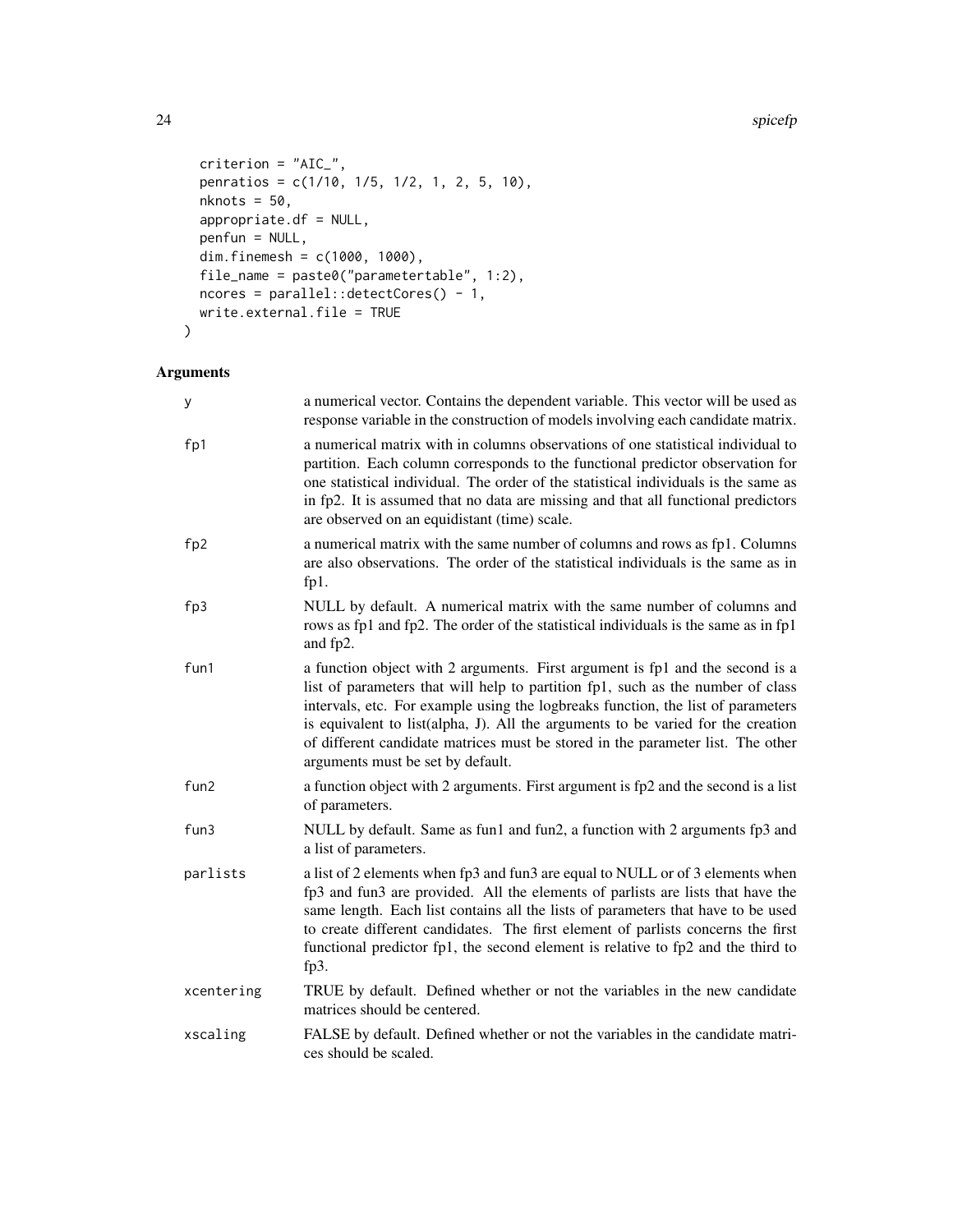#### <span id="page-24-0"></span>spicefp 25

| candmatrices | NULL by default. List. Output of the "candidates" function. The spiceFP di-         |
|--------------|-------------------------------------------------------------------------------------|
|              | mension is its first element. The second contains many lists of one candidate       |
|              | matrix and related vector with index and numbers of class intervals used per        |
|              | predictor. The other elements of the lists are the inputs of "candidates" function. |
|              | If the user does not need the "candidates" function for the creation of candma-     |
|              | trices, it is possible to build a list while making sure that it respects the same  |
|              | structure as well as the names of the outputs of the "candidates" function. In this |
|              | case, only the first two elements of the list are essential: spicefp.dimension and  |
|              | candidates. The remaining elements can be NULL.                                     |
|              |                                                                                     |

- K number of iterations of the spiceFP approach. Equal to 2 by default.
- criterion character. One of "AIC\_", "BIC\_", "Cp\_". The criterion to be used in each iteration in order to identify the best candidate matrix and to estimate the regulation parameters. This criterion is used to perform model selection as well as variable selection.
- penratios a numeric vector with values greater than or equal to 0. It represents the ratio between the regularization parameters of parsimony and fusion. When penratios=0, it corresponds to the pure fusion. The higher its value, the more parsimonious the model is.
- nknots integer. For one value in penratios vector, it represents the number of models that will be constructed for each candidate matrix. It is the argument "nlam" of [coef.genlasso](#page-0-0) function. This argument can be also NULL. In this case, the argument appropriate.df must be provided.
- appropriate.df (appropriate degree of freedom) NULL by default. When used, nknots must be NULL. It is the argument "df" of [coef.genlasso](#page-0-0) function. When the user has a prior idea of the number of zones of influence that the solution could contain, it is advisable to provide appropriate.df, a vector of appropriate degrees of freedom. appropriate.df is a numerical vector with values greater than or equal to 1. The degree of freedom of generalized fused Lasso models is equal to the number of connected components. A connected component gives information on a group of non-zero coefficients sharing the same value and connected by a contiguity matrix. More simply, it can be interpreted as a group of coefficients that have a unique influence.
- penfun function with 2 arguments  $(\text{dim}1, \text{dim}2)$  when dealing with 2 dimensional spiceFP, or with 3 arguments (dim1, dim2, dim3) when dealing with 3 dimensional spiceFP. The argument order in the penalty function is associated with the order of numbers of class intervals used per predictor in the second element of candmatrices argument. NULL by default. When penfun=NULL, getD2dSparse of genlasso or getD3dSparse is used according to the dimension of spiceFP.
- dim.finemesh numeric vector of length 2 or 3. This vector informs about the dimension of the fine-mesh arrays (or matrices) that will be used for the visualization of the sum of the coefficients selected at different iterations.
- file\_name character vector. Of length K, it contains the list of names that will be used to name the files containing informations on the candidate matrix models
- ncores numbers of cores that will be used for parallel computation. By default, it is equal to detectCores()-1.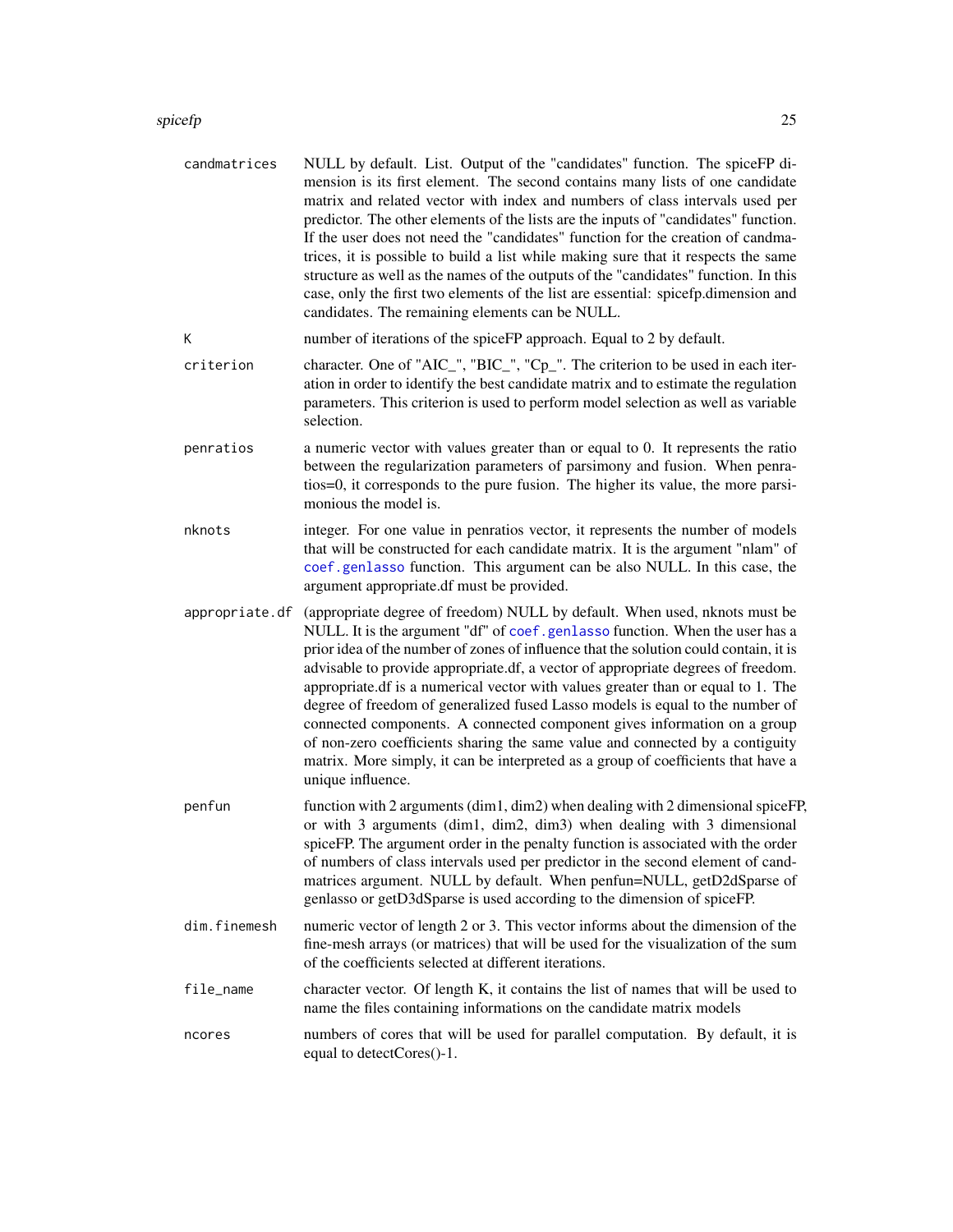#### write.external.file

logical. indicates whether the result table related to each iteration should be written as a file (txt) in your working directory. It is recommended to use write.external.file=TRUE when evaluating a large number of candidate matrices (more than 100) in order to keep memory available.

# Details

Three main steps are involved to implement spiceFP: transformation of functional predictors, creation of a graph of contiguity constraints and identification of the best class intervals and related regression coefficients.

#### Value

Returns a list with:

- Candidate.Matrices a list with candidate matrices and their characteristics. same as candmatrices if it has been provided.
- Evaluations List of length less than or equal to K. Each element of the list contains information about an iteration. Contains the results related to the evaluation of the candidate matrices. These include the name of the file where the model information is stored, the best candidate matrix and related coefficients, the partition vector that indexes it, the  $X\beta$  estimation, the residuals, etc.
- coef.NA List of length less than or equal to K. For each iteration, it contains the coefficient vector where the coefficient value of never-observed joint modalities is NA
- coef.NA.finemeshed List of length less than or equal to K. For each iteration, the coefficient vector is transformed into fine-mesh array or matrix allowing arithmetic operations to be performed between coefficients coming from different partitions

spicefp.coef fine-mesh array or matrix. Sum of the coefficients selected at all iterations

```
##linbreaks: a function allowing to obtain breaks linearly
linbreaks<-function(x,n){
    sort(round(seq(trunc(min(x)),
                ceiling(max(x)+0.001),
                length.out =unlist(n)+1),
            1)
        \lambda}
# In this example, we will evaluate 2 candidates with 14 temperature
# classes and 15 irradiance classes. The irradiance breaks are obtained
# according to a log scale (logbreaks function) with different alpha
# parameters for each candidate (0.005, 0.01).
## Data and inputs
tpr.nclass=14
irdc.nclass=15
irdc.alpha=c(0.005, 0.01)
```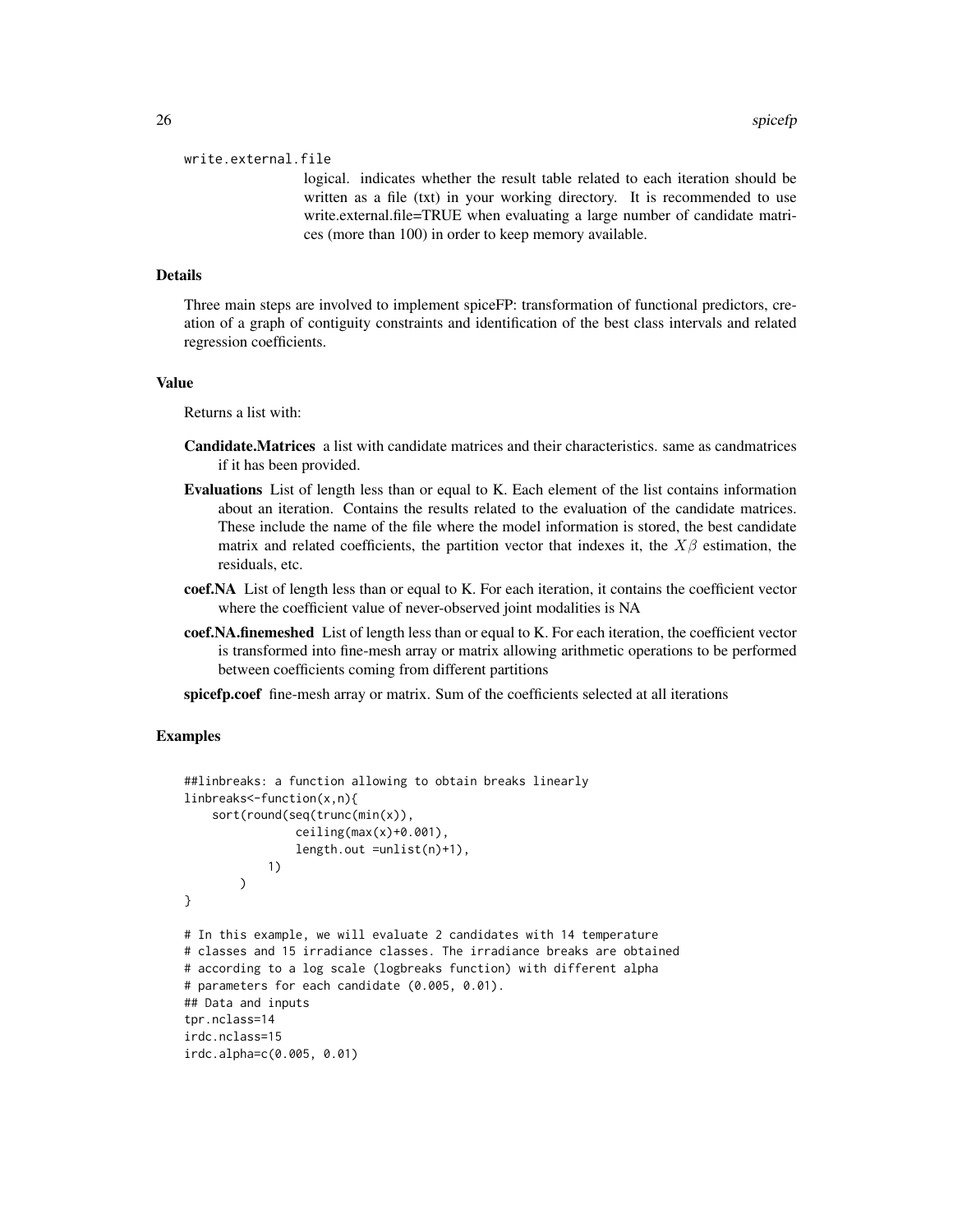# <span id="page-26-0"></span>Temperature 27

```
p2<-expand.grid(tpr.nclass, irdc.alpha, irdc.nclass)
parlist.tpr<-split(p2[,1], seq(nrow(p2)))
parlist.irdc<-split(p2[,2:3], seq(nrow(p2)))
parlist.irdc<-lapply(
   parlist.irdc,function(x){
   list(x[[1]],x[[2]])}
\lambdam.irdc <- as.matrix(Irradiance[,-c(1)])
m.tpr <- as.matrix(Temperature[,-c(1)])
# For the constructed models, only two regularization parameter ratios
# penratios=c(1/25,5) are used. In a real case, we will have to evaluate
# more candidates and regularization parameters ratio.
start_time_sp <- Sys.time()
ex_sp<-spicefp(y=FerariIndex_Difference$fi_dif,
              fp1=m.irdc,
              fp2=m.tpr,
              fun1=logbreaks,
              fun2=linbreaks,
              parlists=list(parlist.irdc,
                            parlist.tpr),
              penratios=c(1/25,5),
              appropriate.df=NULL,
              nknots = 100,
              ncores =2,
              write.external.file=FALSE)
duration_sp <- Sys.time() - start_time_sp
# View(ex_sp$Evaluations[[1]]$Evaluation.results$evaluation.result)
# View(ex_sp$Evaluations[[2]]$Evaluation.results$evaluation.result)
# Visualization of the coefficients
g<-ex_sp$spicefp.coef
g.x<-as.numeric(rownames(g))
g.y<-as.numeric(colnames(g))
#library(fields)
#plot(c(10,2000),c(15,45),type= "n", axes = FALSE,
# xlab = "Irradiance (mmol/m²/s - Logarithmic scale)",
# ylab = "Temperature (°C)",log = "x")
#rect(min(g.x),min(g.y),max(g.x),max(g.y), col="black", border=NA)
#image.plot(g.x,g.y,g, horizontal = FALSE,
# col=designer.colors(256, c("blue","white","red")),
# add = TRUE)
#axis(1) ; axis(2)
closeAllConnections()
```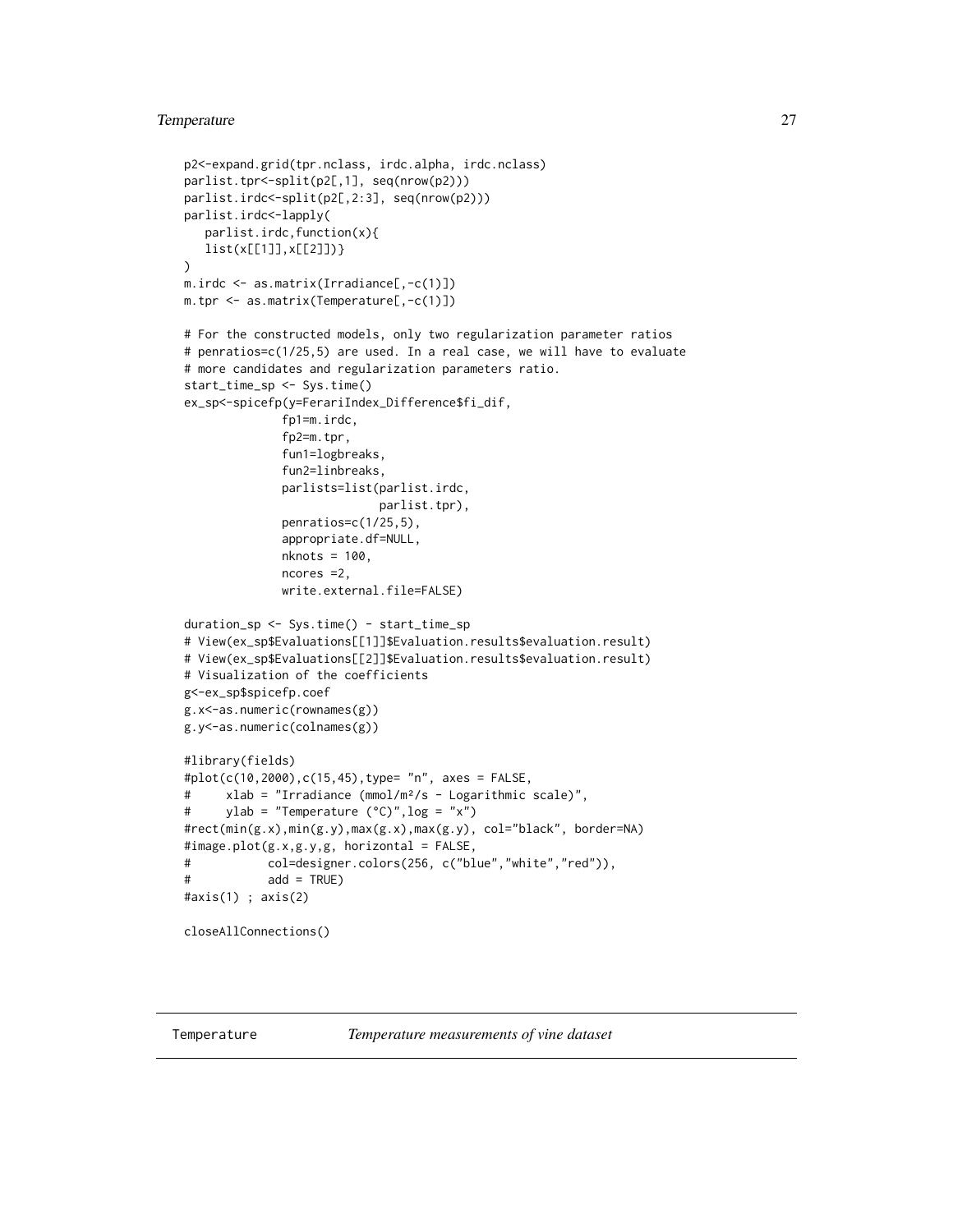#### <span id="page-27-0"></span>Description

Data were collected during an experiment conducted on a vineyard of the INRAE/Institut Agro campus at Montpellier in 2014 (Syrah vines). The objective of the experiment was to study the influence of the micro-climate (temperature and irradiance) at the grape level on the anthocyanin contents of the berries indicated by the Ferari index. This dataset is related to temperature measurements in the morning (sunrise to twelve am) between July 24th, 2014 at 09:00 am and August 01, 2014 at 09:00 am. These observations are made at the same time (every 12 minutes) as the irradiance observations. The individuals are in columns while the observation times are in rows. The same individuals are also present in the Irradiance and FerariIndex\_Difference datasets.

#### Usage

Temperature

#### Format

A data frame (of one functionnal variable) with 127 rows (observation times) and 33 columns: the 1st one is a character vector which corresponds to date-time in format "yyyy-mm-dd hh:mm:ss", the others are numeric vectors made of the observations of temperature measured in degree celsius on each of the 32 statistical individuals Indiv1,...,Indiv32.

#### Source

These data were acquired during the Innovine project, funded by the Seventh Framework Programme of the European Community (FP7/2007-2013), under Grant Agreement No. FP7-311775.